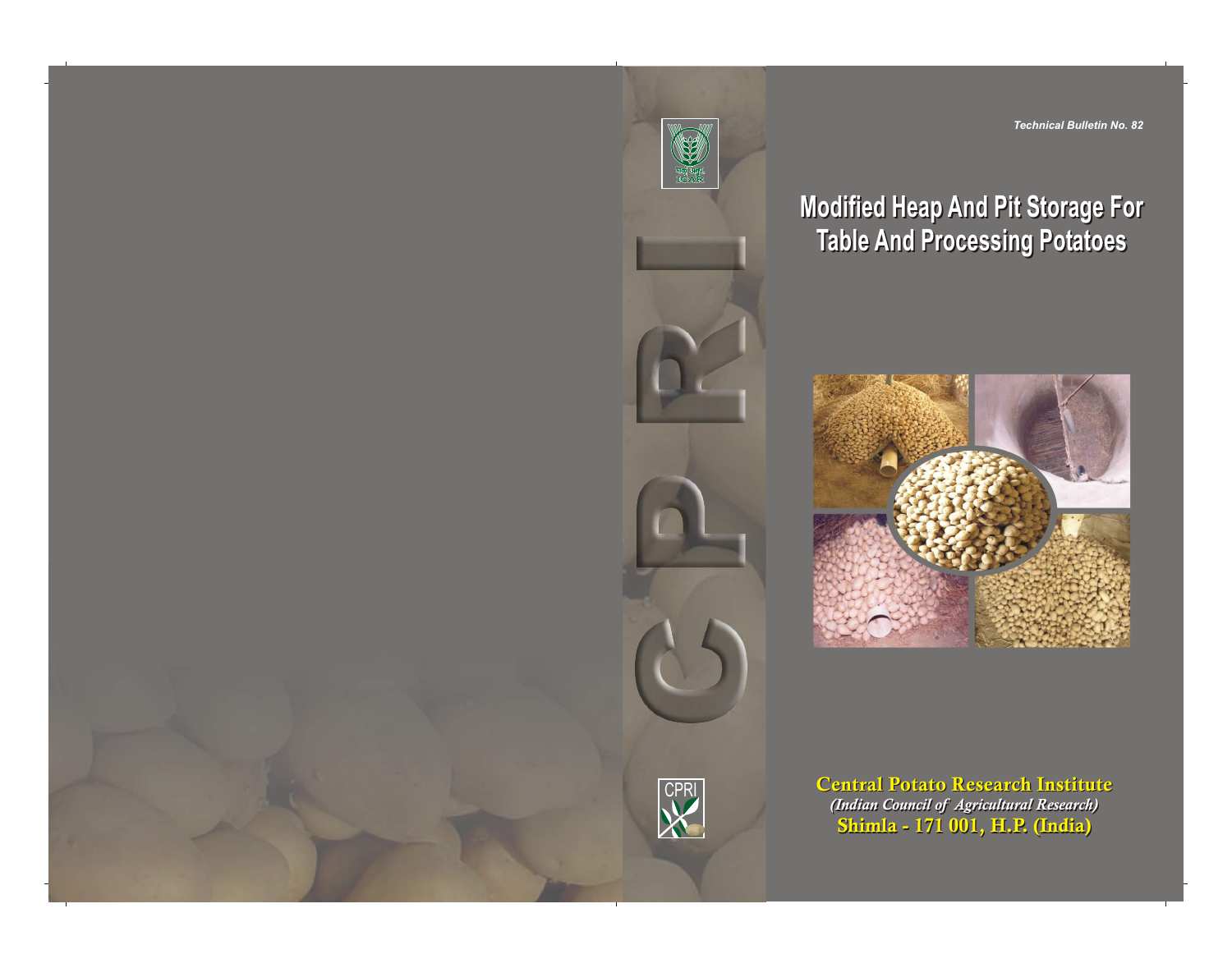*Technical Bulletin No. 82*



**Modified heap and pit storage for table and processing potatoes**

*By*

**Ashiv Mehta R Ezekiel Brajesh Singh Dinesh Kumar SK Pandey** 



**Central Potato Research Institute** *(Indian Council of Agricultural Research)* **Shimla - 171 001, H.P. (India)**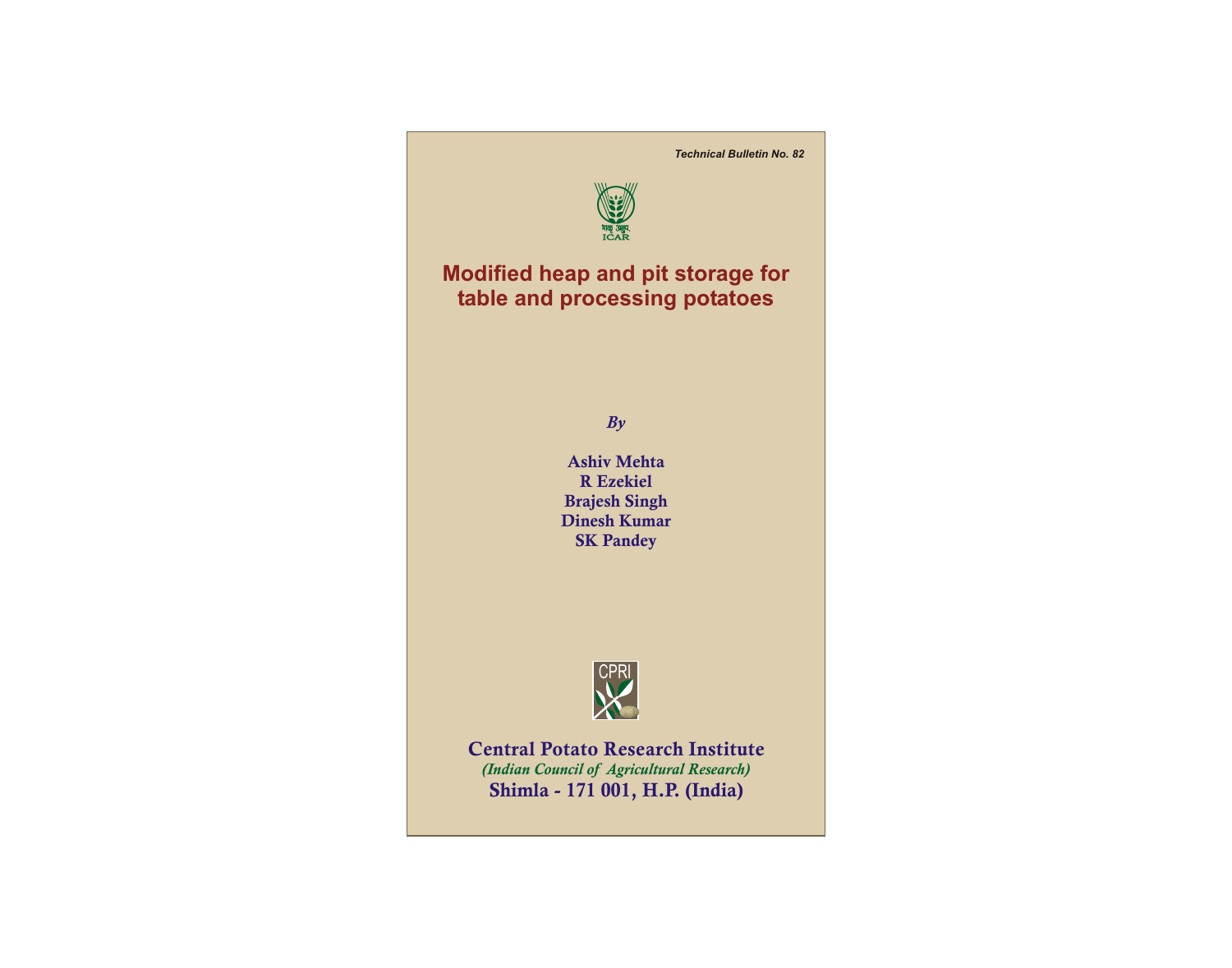Technical Bulletin No. 82

Printed: March 2007, 500 copies

Production : Avnish Atrey

Published by : Dr. SK Pandey, Director Central Potato Research Institute Shimla 171 001, HP, India Email: dircpri@sancharnet.in

Designed & Printed at: Nirmal Vijay Printers B-62/8, Naraina Industrial Area Phase-II, New Delhi - 110 028 Phone : 51418526, 25891449, 9811053617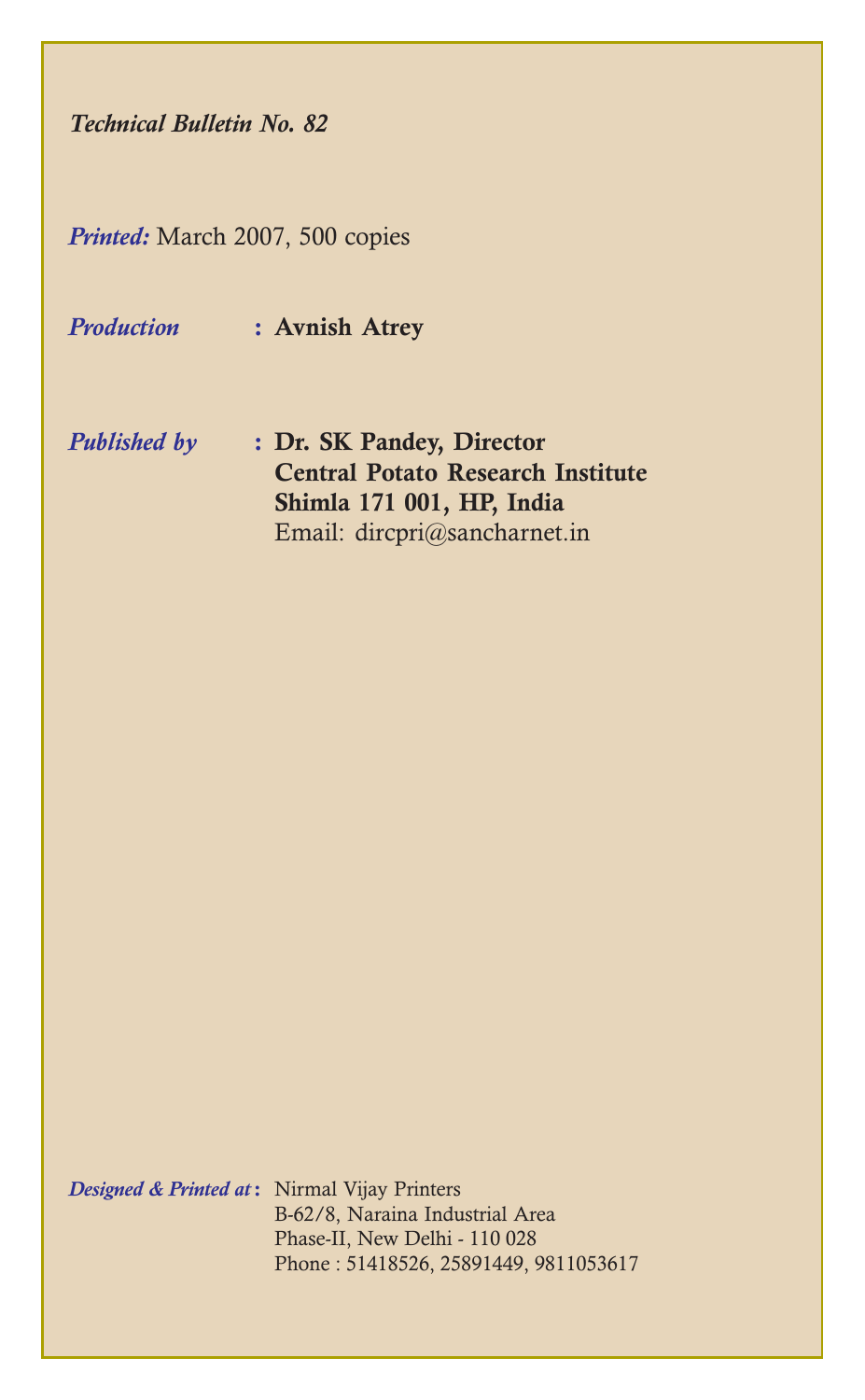# **Contents**

#### Preface

- 1. Introduction
- 2. Need for non-refrigerated storage
- 3. Traditional methods of potato storage
- 4. Improved heap and pit storage of potatoes
- 5. Storage environment
- 6. Losses in stored potatoes
- 7. Keeping quality of commercial potato varieties
- 8. Marketability of stored potatoes
- 9. Taste and processing quality of stored potatoes
- 10. Control of sprouting in stored potatoes
- 11. CIPC residues in stored potatoes
- 12. Economics of storage in heaps and pits
- 13. Problems and remedial measures
- 14. Recommendations for traditional storage systems
- 15. Conclusions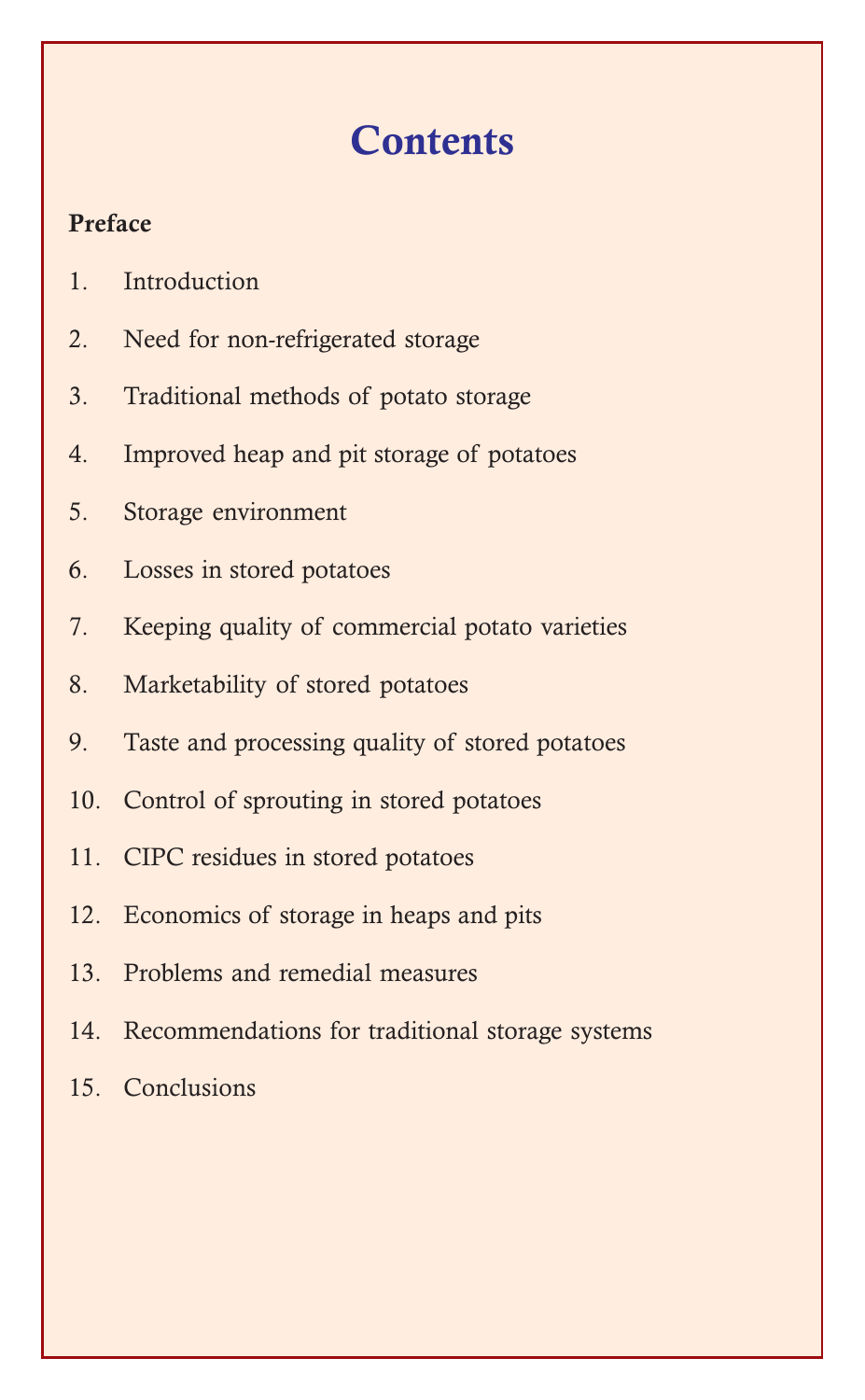# Preface

Over the past two decades, there has been a steady increase in potato production in the country accompanied by 'unsteady markets' frequently resulting in peak harvest gluts and consequent economic losses to the farmers. One of the main reasons for this unfortunate situation is the inadequate and unevenly distributed infrastructure for refrigerated storage in the country and that too beyond the reach of small and marginal potato growers. One of the ways to solve this problem is to hold the produce on-farm for short periods by cheap storage methods to bypass the immediate post harvest period when the prices are the lowest. Traditional methods of potato storage are practiced by farmers in different parts of the country for on-farm storage for 3-4 months. The method followed varies from place to place and each traditional method has its own advantages and disadvantages. Heap is the most common traditional method of potato storage being practiced in several parts of the country. In the Malwa region of Madhya Pradesh both heap and pit methods are quite popular and farmers store large quantities of potatoes in heaps and pits for 3-4 months. Though these methods are popular, farmers suffer considerable losses (10-40%) during storage and if rainwater enters heaps and pits, the losses can be as high as 80%. Central Potato Research Institute started extensive studies in 1998 at its regional stations, Jalandhar (Punjab), Modipuram (UP) and Patna (Bihar), in areas of the hot semi-arid eco-regions of India, where the postharvest period is marked by low humidity and high temperature. Investigations were conducted to improve the efficiency of commonly used traditional methods, viz., heaps and pits through better post-harvest handling of potatoes, through modifications in the storage methods and reduction in storage losses by sprout suppression with the use of CIPC.

Useful information collected on following aspects: losses in stored potatoes, keeping quality of commercial potato varieties, marketability of stored potatoes, taste and processing quality of stored potatoes, control of sprouting with the use of CIPC, residue analysis of CIPC in potatoes and economics of storage in heaps and pits has been presented in this bulletin for the benefit of farmers and potato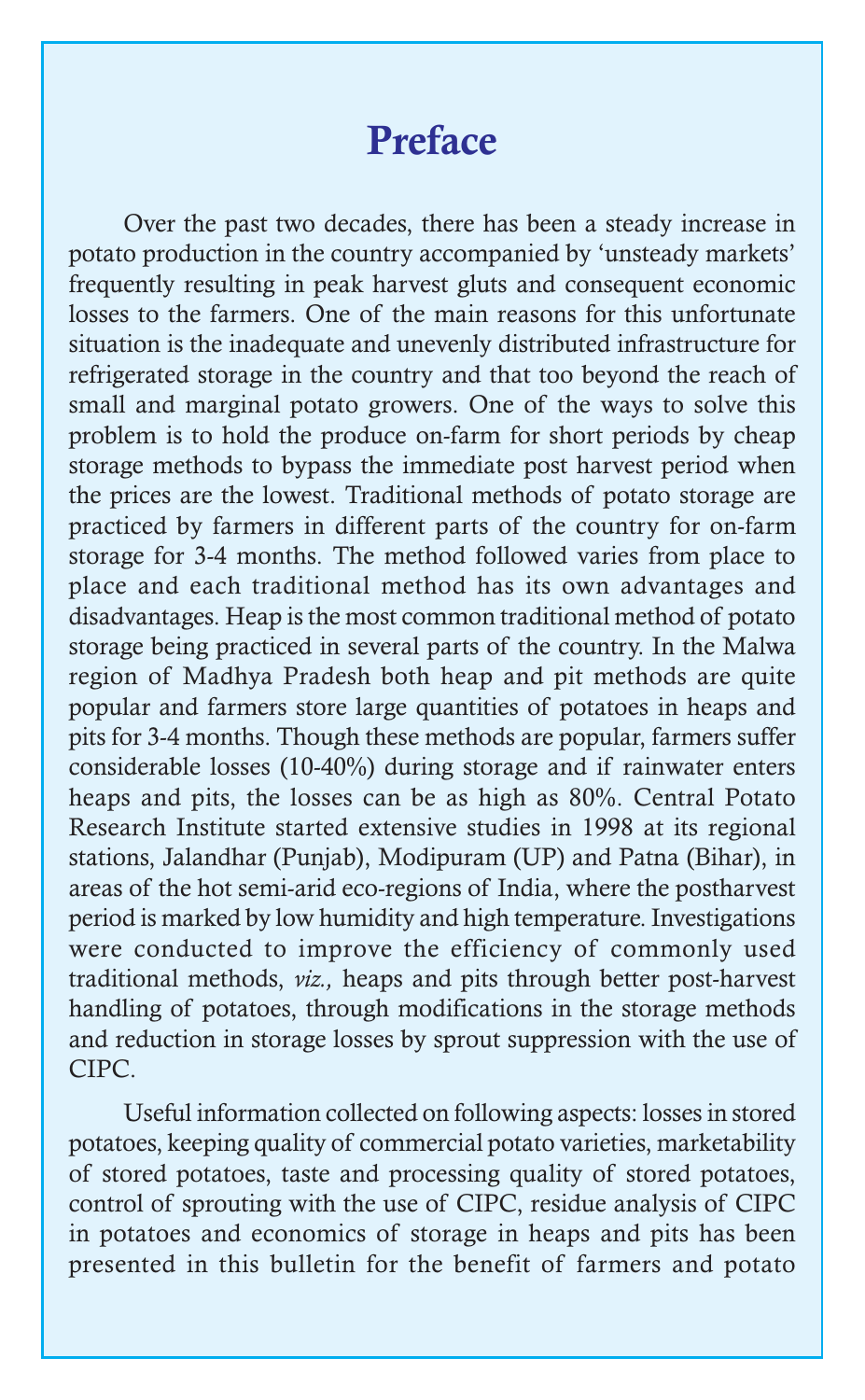processing industries. It is hoped that they will find this bulletin informative and useful.

We thank former Directors, late Dr. G.S. Shekhawat and Dr. S.M. Paul Khurana for their constant support and cooperation in conducting the work and Dr. B.P. Singh, Jt. Director, CPRIC, Modipuram, Dr. G.S. Kang, Head, CPRS, Jalandhar and Dr. R.P. Rai, Head, CPRS, Patna for providing the necessary facilities. Thanks are also due to Dr. N.P. Sukumaran, former Head, Division of Crop Physiology and Biochemistry, CPRI, Shimla for useful suggestions and critical evaluation of this manuscript. The cooperation received from Sh. V.K. Singh, Area Manager (north zone), United Phosphorus Ltd., New Delhi for CIPC fogging in heaps is acknowledged with thanks.

Shimla Ashiv Mehta

March, 2007 R Ezekiel Brajesh Singh Dinesh Kumar SK Pandey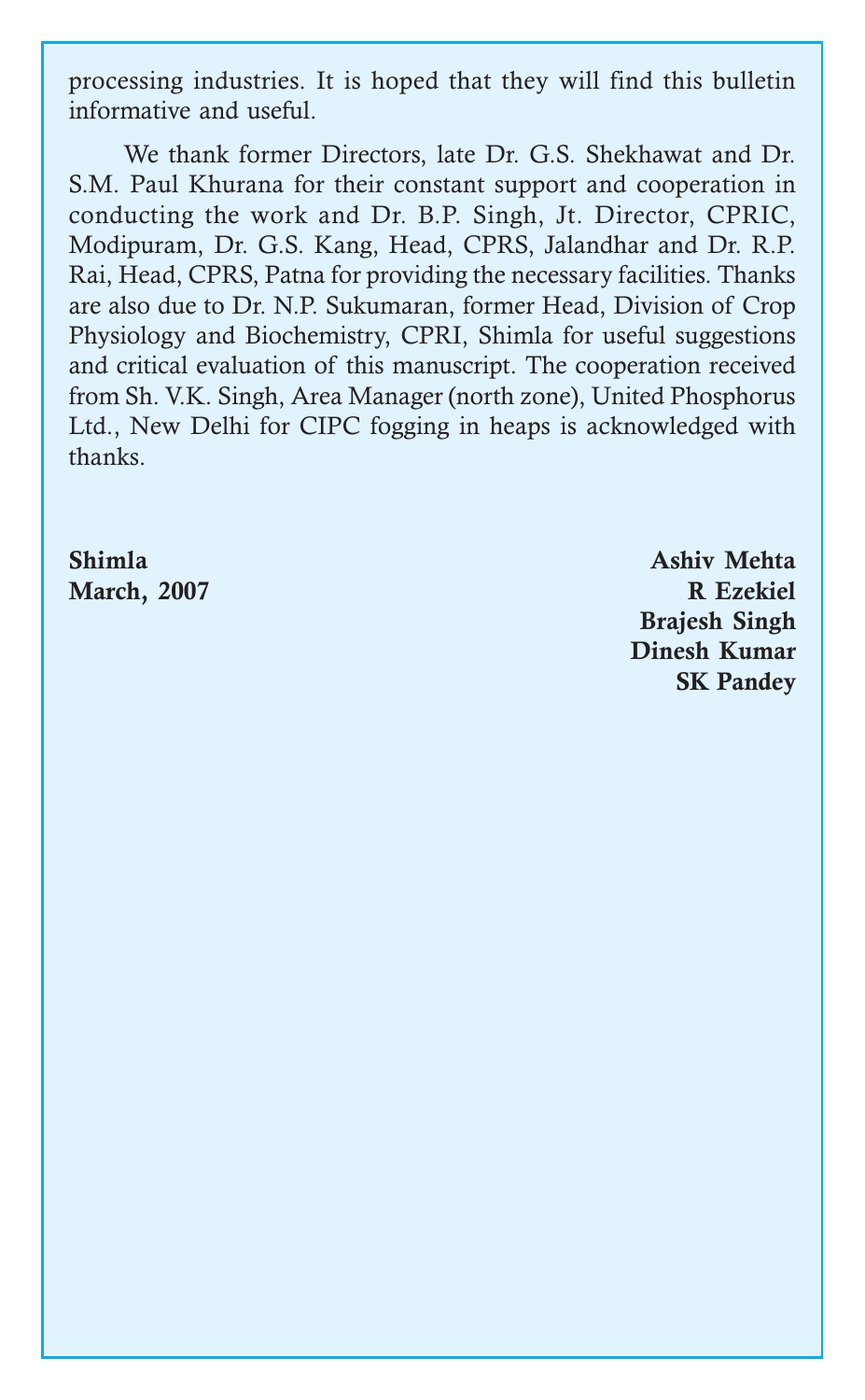## Introduction

Potato production in India has shown a gradual and steady increase in the last 50 years. Increase in production often resulting in gluts at harvest, has led to several post-harvest problems including that of storage. A total of 90 per cent of potato crop of the country is harvested during January-February from the Indo-Gangetic plains, comprising the states of Punjab, Haryana, U.P., Bihar and West Bengal, where the harvest is followed by rising temperatures of hot and dry summer and further by warm and humid rainy season. Under these conditions potato, a semi-perishable commodity, can not be stored without refrigeration for more than 4-6 weeks after harvest because of enormous losses resulting due to shrinkage, sprouting and attack by microorganisms. Therefore, they have to be either consumed or stored immediately after harvest. Dormancy, a varietal characteristic enables the tubers to remain in a relatively firm condition for only few weeks after harvest. But once the dormancy period is over, sprouting begins and losses due to evaporation and respiration increase many folds. The present day high yielding potato varieties have a dormancy duration ranging from 4-8 weeks and they need proper facilities for short or long term storage.

Recurring gluts are common in areas of large production due to inadequate refrigerated storage and transport infrastructure, lack of modern marketing avenues, low domestic utilization and insignificant processing and export. Wholesale and retail prices of potato vary from time to time during the year and from year to year depending upon the supply and demand. Potato prices generally crash drastically at harvest and increase rapidly a few months later. Wholesale potato prices in the major markets have shown a variation of 3% (Mumbai) to 35% (Kolkata) over the last ten years (Fig. 1).



Fig. 1. Fluctuations in wholesale prices of potato in four metropolitan cities over the last ten years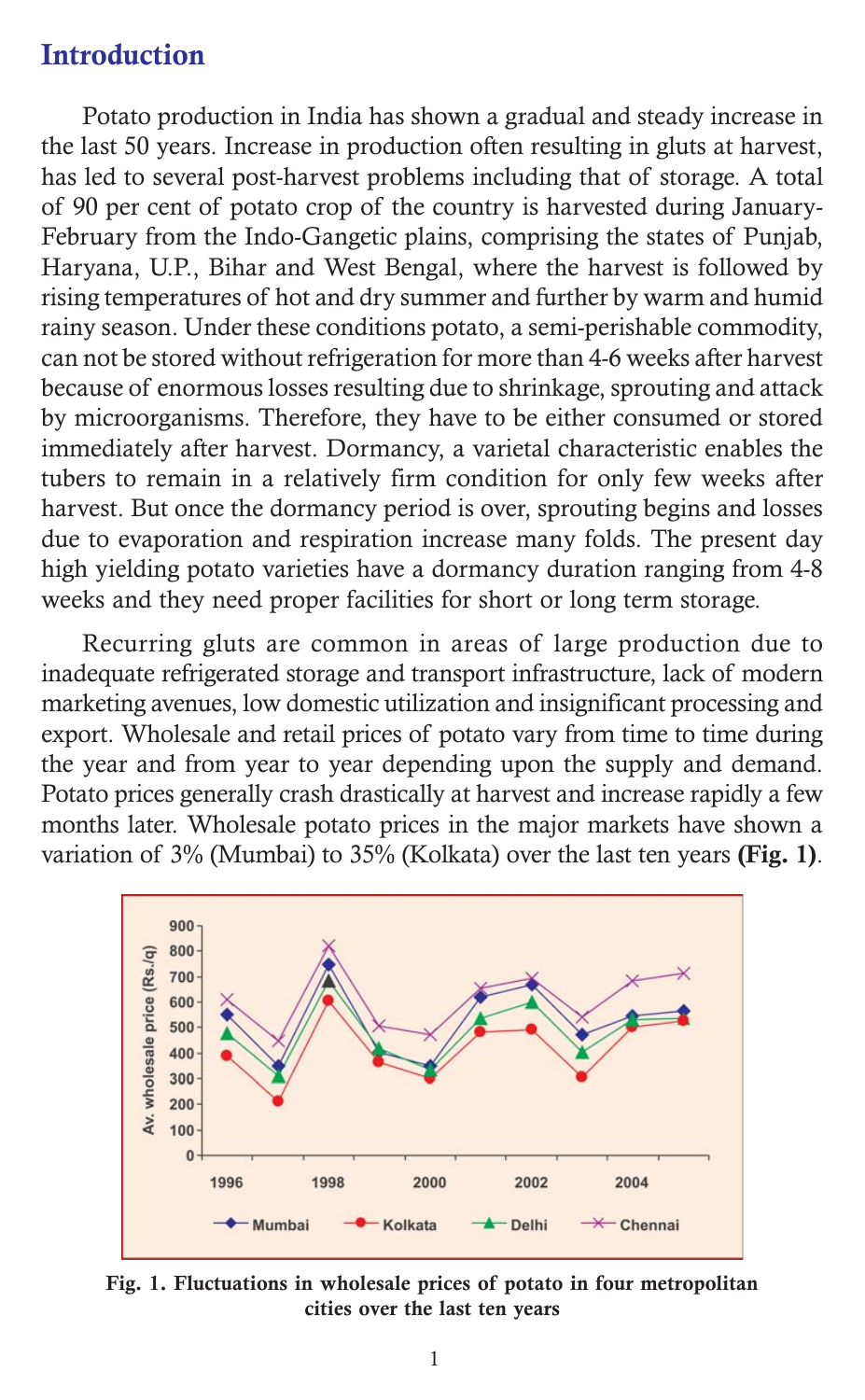Seasonal indices show that prices reach peak in September-November and are low in February-March in majority of markets (Table 1). Indigenous potato storage methods can be used as a part of marketing strategy to increase remunerations from potato cultivation. Surplus produce can be held on-farm for short periods by cheap storage methods to bypass the immediate post-harvest period when prices are the lowest. Short term storage can thus help avoiding distress sale at peak period of production by regulating the arrivals in the market.

| Month     | Mumbai | Kolkata | Delhi | Chennai |
|-----------|--------|---------|-------|---------|
| January   | 84     | 72      | 53    | 81      |
| February  | 79     | 54      | 53    | 67      |
| March     | 77     | 69      | 62    | 68      |
| April     | 88     | 87      | 74    | 88      |
| May       | 96     | 102     | 83    | 105     |
| June      | 104    | 108     | 105   | 114     |
| July      | 107    | 110     | 133   | 119     |
| August    | 113    | 111     | 139   | 119     |
| September | 112    | 112     | 147   | 95      |
| October   | 119    | 119     | 154   | 111     |
| November  | 122    | 130     | 124   | 120     |
| December  | 99     | 126     | 71    | 112     |

Table 1. Seasonal indices of wholesale prices of potato in the major markets of India over the last ten years (1996-2005)

#### Need for non-refrigerated storage of potato

Fresh potatoes are available only for a short period of about three months in a year. Though there is need to store seed potatoes for 6-8 months, the potatoes for table and processing purposes have to be stored for up to 9 months to maintain the potato supply through out the year. Seed potatoes have to be stored at 2-4°C to maintain them in the right physiological age till the next planting season but storage of table potatoes at low temperatures is not desirable due to accumulation of large amount of sugars which makes them unfit for processing due to resultant browning in chips after reaction with free amino acids. These potatoes are also not preferred for table consumption due to their apparent sweet taste. Marketing of these potatoes again is a problem due to their poor keeping quality once they are removed from the cold store.

There has been a surge in potato processing sector over the last decade due to increased demand of processed potato products by the consumers. Processing potatoes need to be stored under higher temperatures. In many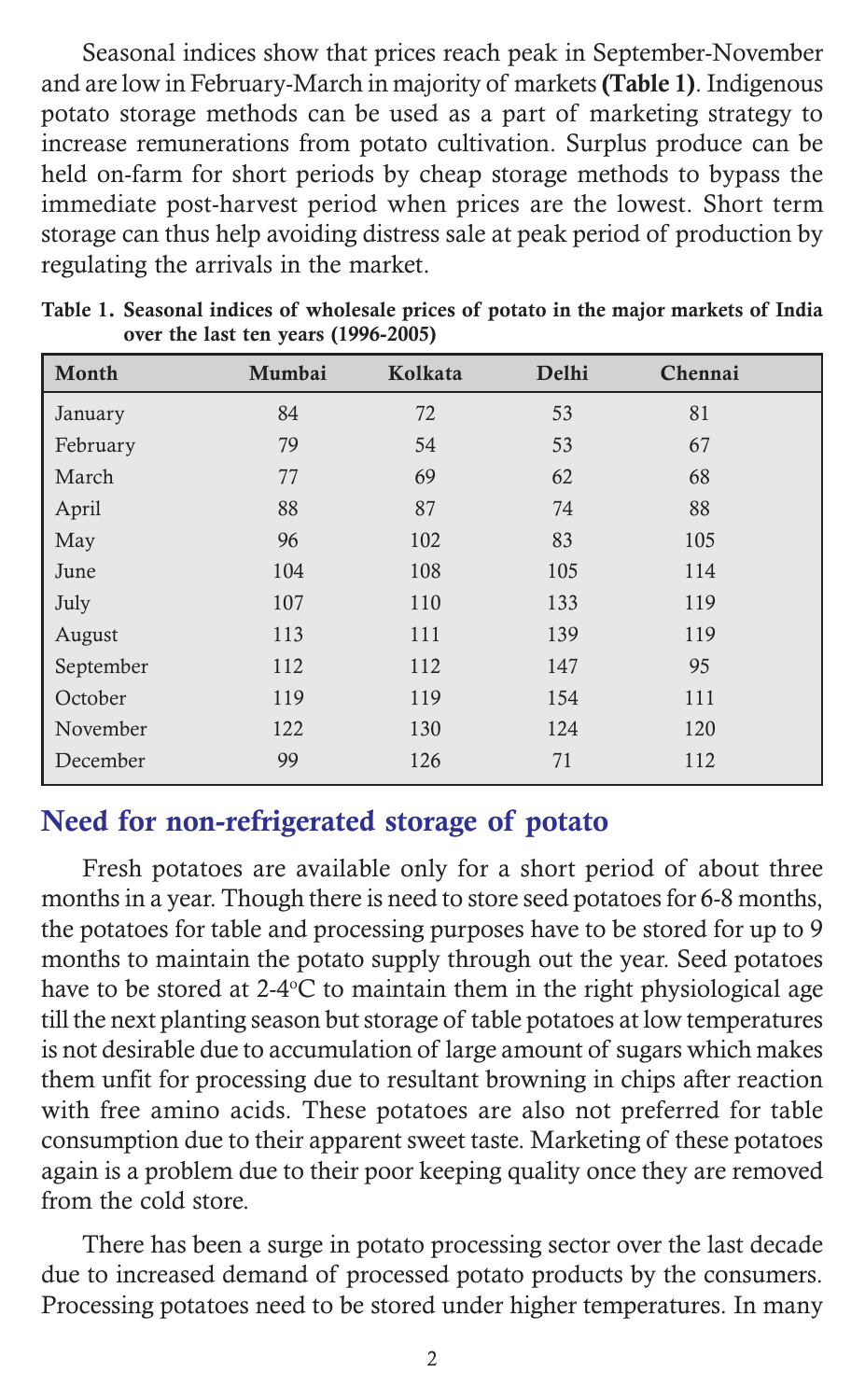developed countries potatoes meant for processing are stored at 10-12°C, with the use of sprout inhibitor isopropyl N-(3-chlorophenyl) carbamate (CIPC). At this temperature the accumulation of reducing sugars is minimum and the chips produced are light in colour. But the commercial facilities for potato storage at  $10{\text -}12^{\circ}\text{C}$  are not yet fully developed in India. Under the present circumstances, the refinement of traditional on-farm storage methods like pit and heap are attractive propositions for short term storage of table and processing potatoes. Though refrigeration is essential for long term storage of potatoes, non-refrigerated storage methods can be well utilized to meet the short-term needs and for achieving proper returns to the farmers.

#### Traditional methods of potato storage

Farmers use indigenous storage practices like storing in pits, heaps, trenches and basements to hold some of their produce for short-term to fetch better prices. Several traditional methods of potato storage practiced in the states of Assam, Bihar, U.P., M.P., Gujarat, Maharashtra and Karnataka are region specific. These on-farm storage methods are continuing for many years because they are cheap, materials required are locally available and construction can be done by the farmers themselves. Besides, there is less cost involved in handling and storage than for cold storage and prices fetched by the potatoes are generally higher due to their good taste. Though these methods are economical and practical, they are not efficient because of higher losses due to rottage during storage. Extensive studies were therefore conducted at CPRI regional stations, Jalandhar (Punjab), Modipuram (UP) and Patna (Bihar) to improve the efficiency of commonly used traditional methods, viz., heaps and pits, through better post-harvest handling of potatoes, modifications in the storage methods and reduction in storage losses by sprout suppression with the use of CIPC. The study areas are part of the hot semi-arid eco-regions of India where temperatures begin to increase from February onwards. May and June are the hottest months when temperatures often rise above  $40^{\circ}$ C. Thus, the post-harvest period is marked by low humidity and high temperature.

#### Improved heap and pit storage of potatoes

The heap method of storage is a very simple way of storing potatoes generally under the shade of trees or a thatched roof made of straw (Sarkanda) and bamboos. Heaps ranging from 1-2 m height are covered with 30-60 cm thick layer of locally available material such as rice straw (pural). The pural cover can be further covered with loose soil or soil clumps irregularly positioned as weight to prevent the pural from being blown away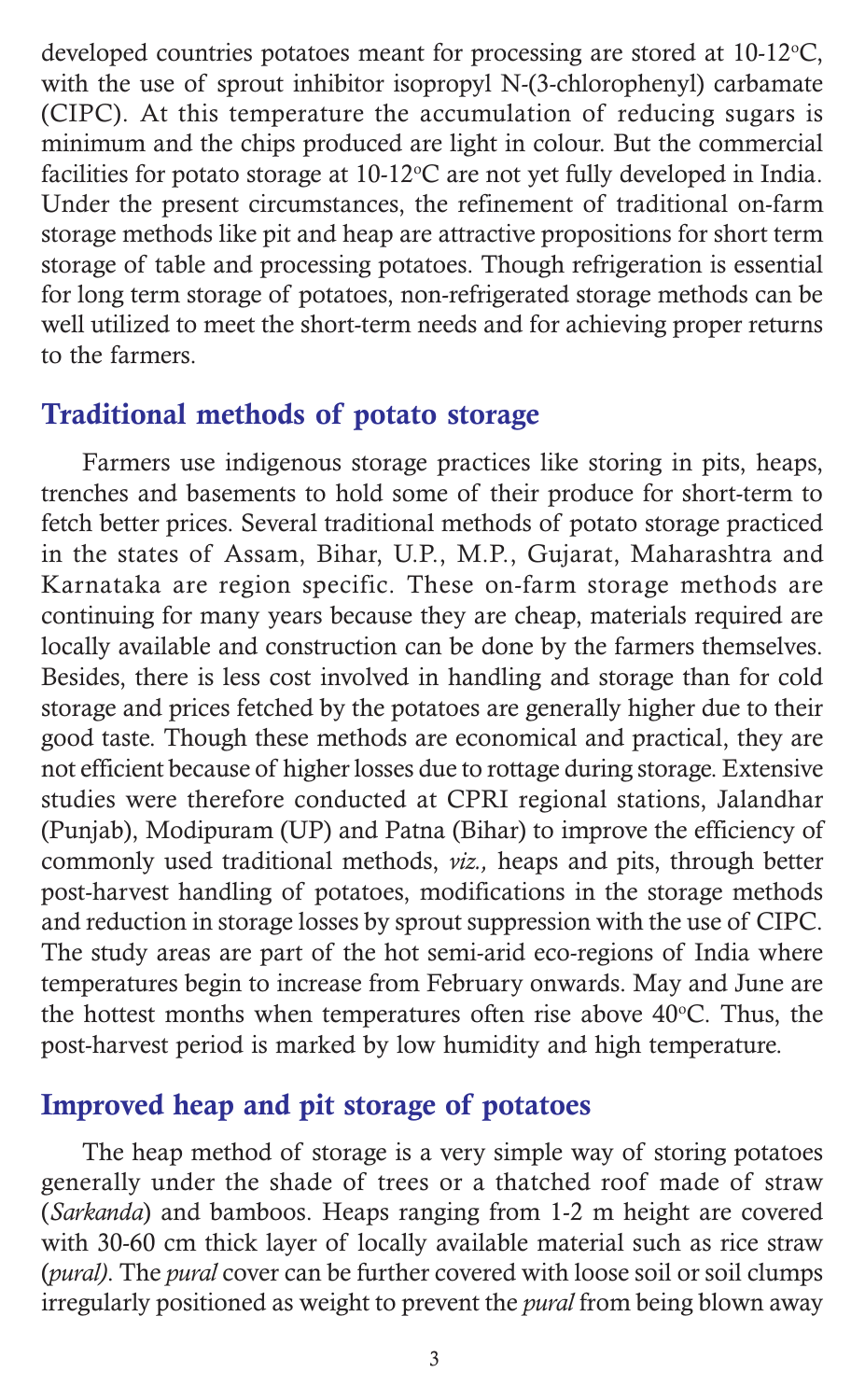by strong winds. The size of the heap can vary depending upon the quantity of potatoes stored but the height of the heap should not be more than 1.5 m. Lowering of perforated PVC pipes in the centre of potato heap helps in the removal of carbon dioxide accumulated due to respiration during storage (Fig. 2).



Fig. 2. An uncovered and a covered potato heap fitted with temperature-humidity recorder

To enhance ventilation to bigger heaps, basal ventilators should be placed under the potato piles. Basal ventilators can be triangular or square ducts made of wooden strips or a well perforated tube (Fig. 3). Pits, katcha and pucca (with an inside lining of bricks) can be dug under the shade of trees. Katcha pit dug at a cost of Rs 200/tonne of potatoes has a life of 10 years and needs minor repairs every year. Construction cost of pucca pit is about Rs 2500/ tonne with a life span of 50 years. Proper aeration of heaps and particularly pits is essentially required. Providing a platform made of bamboo sticks tied at 5 cm spacing at about 60 cm above the base (Fig. 4) and placing perforated PVC pipes in bulk stored potatoes in pits increases



Fig. 3. A potato heap with a triangular and a tubular basal ventilator

Fig. 4. Base structure of pit

ventilation and significantly reduces the losses resulting due to rottage in tubers. A thatched roof over the heaps and pits helps to further reduce the temperature and protects the stored potatoes from rain water. When rain or drizzle is expected, heaps and pits without the thatched roof may be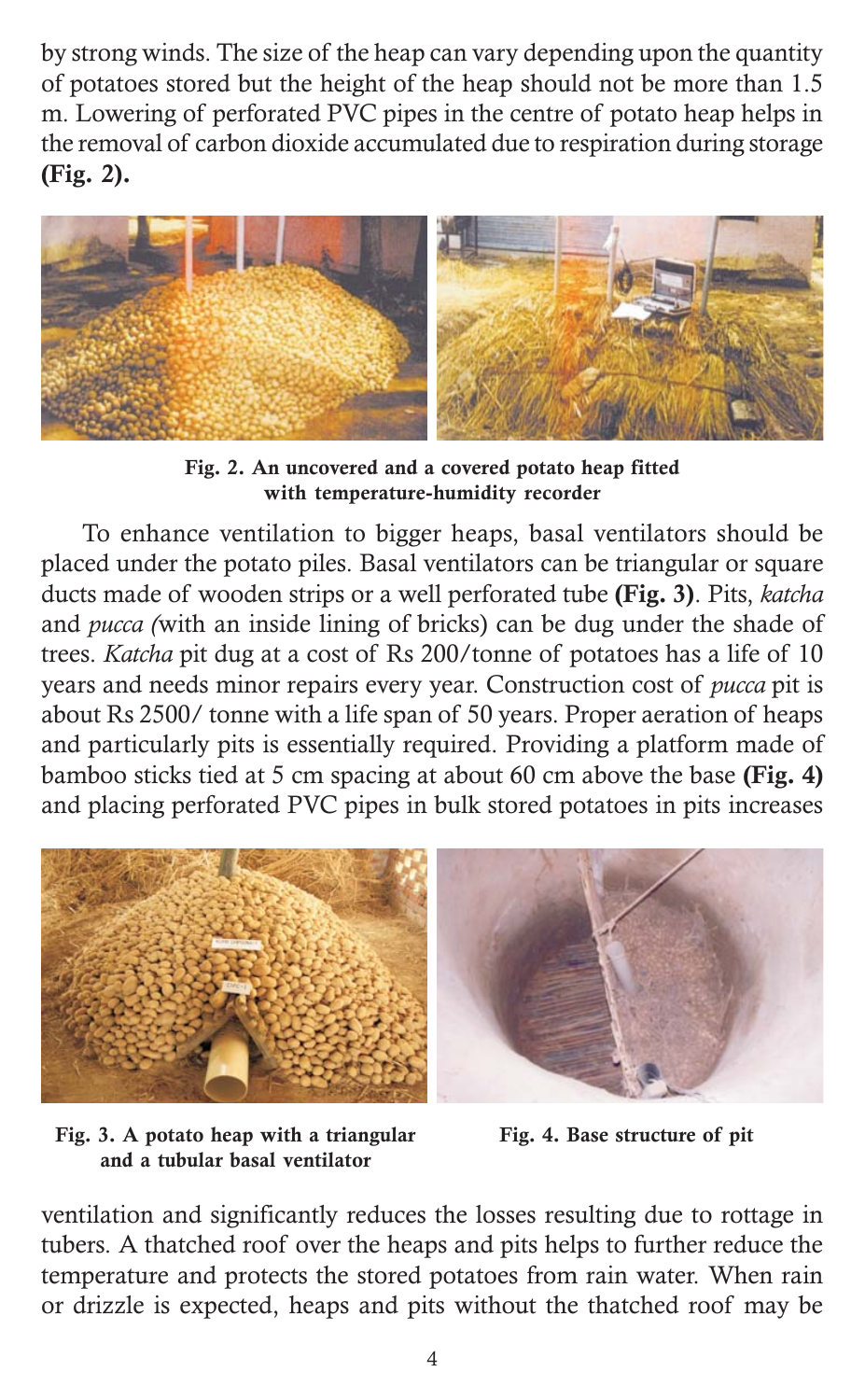covered with polyethylene sheets or tarpaulin to prevent percolation of water into the potatoes.

## Storage environment

The two storage systems (heaps and pits) reduce the daily range of variation in temperatures while maintaining a high relative humidity (RH). While the day time variation in ambient temperature and relative humidity is considerable, the atmosphere is quite stable inside the heaps and pits. Minimum-maximum temperatures inside heap and pit during storage (March to June) range between  $13-31^{\circ}$ C and  $13-27^{\circ}$ C as compared to 8-44°C of the ambient and RH remains consistently high (60-95%) compared to wide variation and lower levels (27-87%) of the ambient. A generalized picture of mean monthly temperatures and RH during storage in heaps and pits in comparison to the ambient is given in Table 2.

| Parameter/Month       |       | Ambient | Inside heap         |                   |                             | Inside pit        |
|-----------------------|-------|---------|---------------------|-------------------|-----------------------------|-------------------|
|                       | Maxi. | Mini.   | Maxi.               | Mini.             | Maxi.                       | Mini.             |
|                       |       |         | Temperature (°C)    |                   |                             |                   |
| March                 | 26.8  | 13.6    | 20.3<br>$(-6.5)$ ** | 17.5              | 19.2<br>$(-7.6)$            | 17.3              |
| April                 | 32.2  | 16.0    | 22.8<br>$(-9.4)$    | 20.5              | 21.7<br>$(-10.5)$           | 20.1              |
| May                   | 34.4  | 23.1    | 29.3<br>$(-5.1)$    | 25.4              | 24.3<br>$(-10.1)$           | 23.2              |
| June                  | 36.8  | 25.2    | 30.9<br>$(-5.9)$    | 27.2              | 26.4<br>$(-10.4)$           | 25.3              |
| Relative humidity (%) |       |         |                     |                   |                             |                   |
| March                 | 75.9  | 53.6    | 84.5<br>$(+8.6)$ ** | 84.5<br>$(+30.9)$ | 87.6<br>$(+11.7)$           | 86.3<br>$(+32.7)$ |
| April                 | 68.3  | 43.8    | 70.5<br>$(+2.2)$    | 67.6<br>$(+23.8)$ | 80.1<br>$(+11.8)$           | 76.4<br>$(+32.6)$ |
| May                   | 65.0  | 49.5    | 71.5<br>$(+6.5)$    | 62.9<br>$(+13.4)$ | 82.0<br>$(+17.2)$           | 78.7<br>$(+29.2)$ |
| June                  | 67.8  | 53.3    | 68.2<br>$(+3.2)$    | 61.2              | 79.8<br>$(+11.7)$ $(+14.8)$ | 75.7<br>$(+26.2)$ |

Table 2. Generalized picture of decrease in maximum temperature and increase in relative humidity under heap and pit storage as compared to the ambient\*

\* Values are mean of 3 years (2004-06) at CPRS, Jalandhar (Punjab).

\*\* The values in parenthesis show the decrease in temperature and increase in relative humidity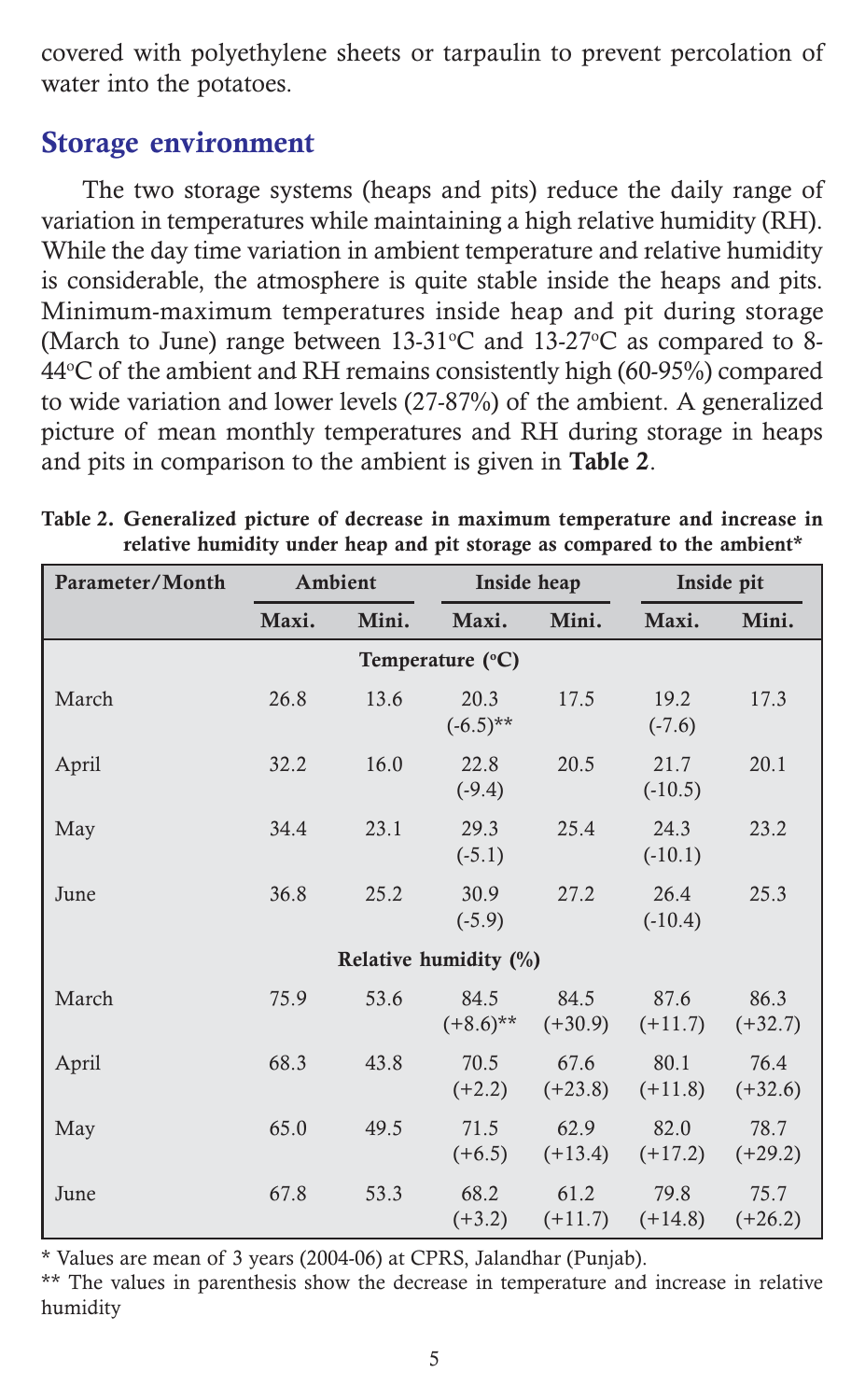Maximum ambient temperatures in May-June are generally 40-43°C while the maximum temperatures observed in heap and pit are  $30-31^{\circ}C$ and 26-27°C, respectively. Inside the pit, maximum temperature is lowered down by more than 10°C and RH during mid noon is increased by  $>$ 26% as compared to the ambient during hot months of April-June.

#### Losses in stored potatoes

Weight loss and rottage are significantly reduced in potatoes stored in heaps and pits as compared to those stored at room temperatures (Table 3). Weight loss up to 10% is considered acceptable because no visible shriveling takes place up to this level. When the weight loss exceeds 10%, shriveling takes place which reduces the market value of potatoes for table and processing purposes. Further, peeling losses increase with increased weight loss affecting the processing quality of potatoes. Weight loss in potatoes is minimum under pit storage throughout the storage period, but losses due to rottage can be heavy in pits in the absence of proper curing and sorting out of tubers and lack of proper ventilation.

| <b>Method</b>            | Method/ location                | Weight<br>loss $(\%)$ | Loss due to<br>sprouting $(\%)$ | Rottage<br>$\binom{0}{0}$ | <b>Total</b><br>losses $(\%)$ |
|--------------------------|---------------------------------|-----------------------|---------------------------------|---------------------------|-------------------------------|
| Heap                     | Jalandhar (90 days)             | 7.90                  | 0.38                            | 0.30                      | 8.58                          |
|                          | Modipuram (90 days)             | 7.50                  | 0.65                            | 0.30                      | 8.45                          |
|                          | Patna (75 days)                 | 4.45                  | 1.95                            | 0.10                      | 6.50                          |
| Pit                      | Jalandhar (105 days)            | 6.66                  | 0.52                            | 1.12                      | 8.30                          |
|                          | Modipuram (90 days)             | 6.70                  | 0.80                            | 3.20                      | 10.70                         |
|                          | Patna (75 days)                 | 3.13                  | 0.77                            | 0.10                      | 4.00                          |
| Room                     | Jalandhar (90 days)             | 16.35                 | 0.23                            | 5.20                      | 21.78                         |
|                          | temperature Modipuram (90 days) | 11.20                 | 0.80                            | 4.75                      | 16.75                         |
|                          | Patna (75 days)                 | 23.4                  | 1.72                            | 30.6                      | 55.7                          |
| Cold store<br>$(2-4$ °C) | Modipuram (90 days)             | 2.15                  | $\theta$                        | $\theta$                  | 2.15                          |

Table 3. Storage losses in improved heaps and pits at three locations

It has been demonstrated that it is feasible to store potatoes on-farm by improved traditional methods, viz., heaps and pits for 3-4 months with acceptable storage losses. Though mean total losses after desprouting are higher (4-11%) in potatoes stored in heaps and pits (Table 3), as compared to refrigerated cold storage (2-3%), the stored potatoes remain firm (Fig. 5). The desprouted potatoes fetch prices comparable to the cold stored potatoes, which are 40-50% higher than that at the time of harvest.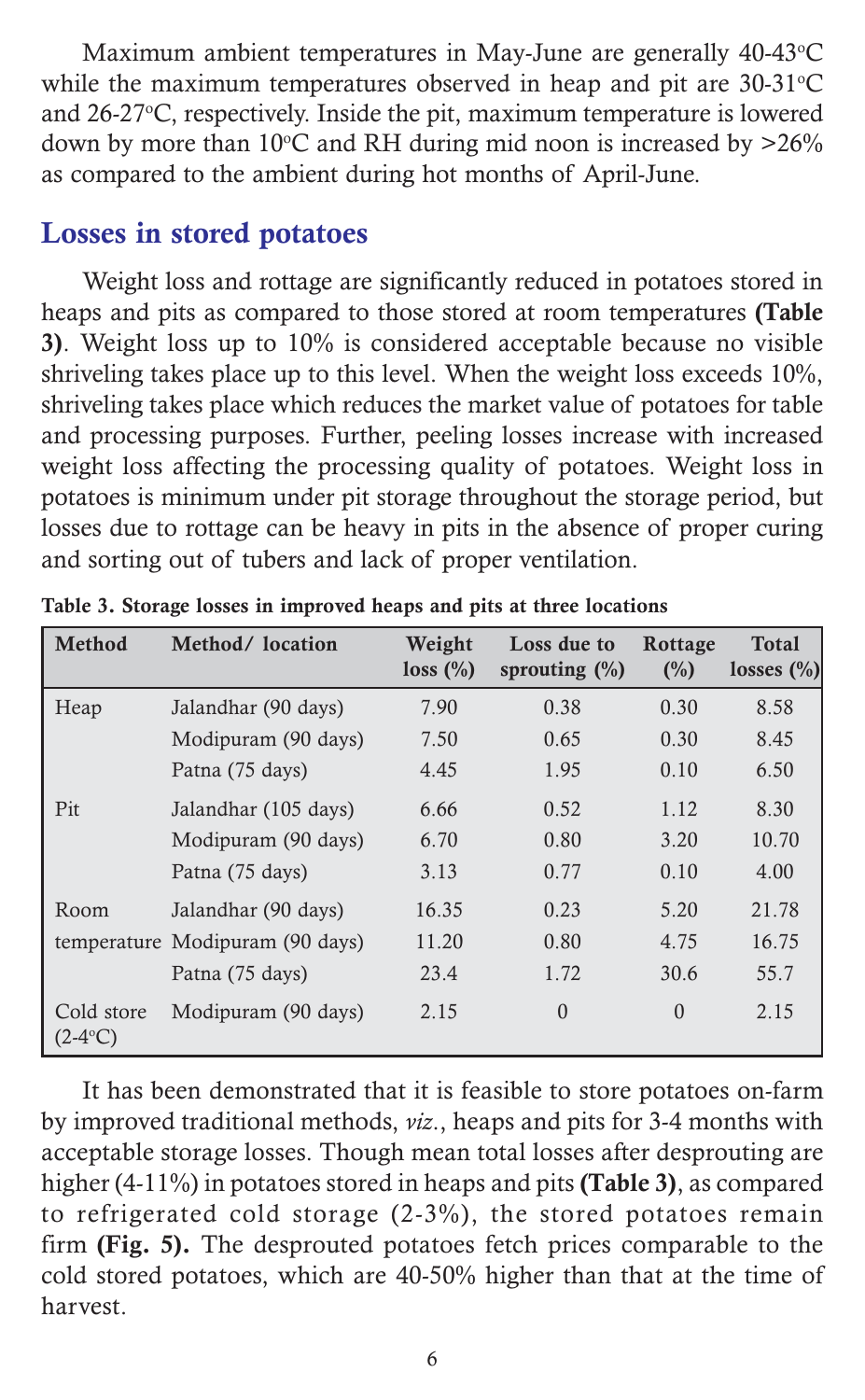

Fig. 5. Potatoes stored in heap and pit for 90 days

# Keeping quality of commercial potato varieties under heap and pit storage

Commercial potato varieties developed by Central Potato Research Institute have been investigated for their suitability for non-refrigerated storage and genotypes with good storability have been identified. When properly cured and sorted out tubers are stored, generally tuber rotting is not observed until 90 days of storage in potato varieties except in Kufri Sutlej and Kufri Chipsona-2. When potatoes stored in bulk remain undisturbed under humid and cool environment throughout the storage period, total losses remain below 10% and tubers appear firm up to 90 days (May end) in the commercial varieties stored in the pit, Kufri Sutlej and Kufri Chipsona-2 being exceptions (Table 4). In heap, total losses remain low (8.5-10.5%) in Kufri Chandramukhi, Kufri Jyoti, Kufri Chipsona-1, Kufri Lauvkar and Kufri Sindhuri up to 90 days of storage. Among varieties,

| <b>Variety</b>     |         | Heap     |         | Pit        |
|--------------------|---------|----------|---------|------------|
|                    | 90 days | 105 days | 90 days | $105$ days |
| Kufri Chandramukhi | 9.2     | 14.0     | 6.3     | 10.5       |
| Kufri Chipsona-1   | 9.8     | 14.9     | 6.9     | 10.8       |
| Kufri Jyoti        | 8.9     | 14.2     | 6.5     | 9.9        |
| Kufri Lauvkar      | 10.5    | 15.5     | 8.2     | 11.0       |
| Kufri Sindhuri     | 8.5     | 15.3     | 6.6     | 12.0       |
| Kufri Lalima       | 11.2    | 15.4     | 8.3     | 11.9       |
| Kufri Badshah      | 11.5    | 16.9     | 9.1     | 12.6       |
| Kufri Bahar        | 11.0    | 17.5     | 9.8     | 15.4       |
| Kufri Jawahar      | 12.3    | 15.0     | 8.5     | 12.1       |
| Kufri Ashoka       | 11.2    | 16.8     | 8.7     | 13.5       |
| Kufri Pukhraj      | 12.8    | 17.0     | 9.5     | 12.8       |
| Kufri Sutlej       | 20.7    | 26.1     | 14.1    | 26.5       |
| Kufri Chipsona-2   | 15.5    | 25.8     | 13.0    | 29.5       |

Table 4. Total losses (weight %) in commercial potato varieties after different periods of storage in heaps and pits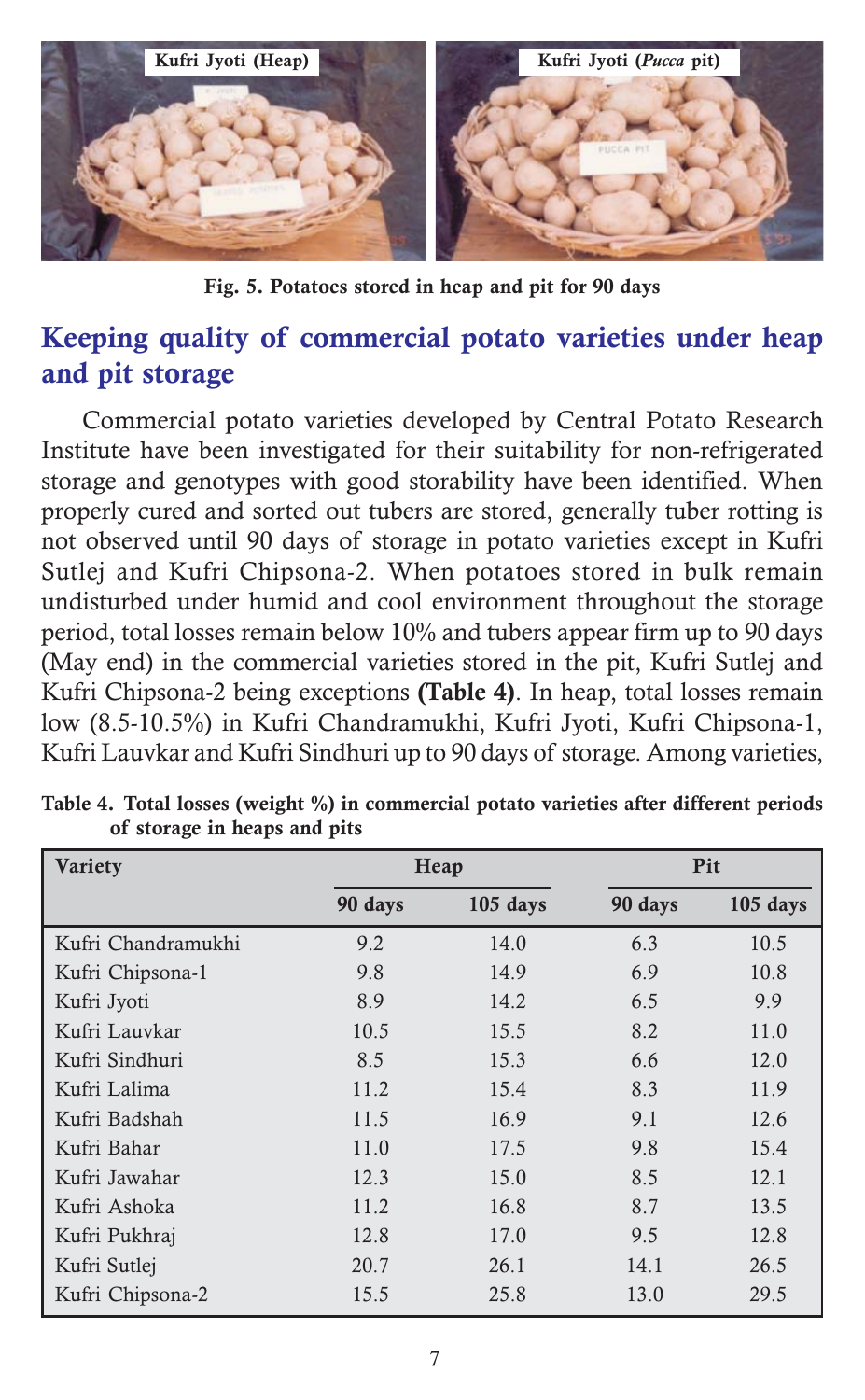Kufri Sutlej and Kufri Chipsona-2 suffer maximum losses whereas, Kufri Chandramukhi, Kufri Chipsona-1 and Kufri Jyoti show minimum weight loss during storage under both the conditions.

Varieties Kufri Chandramukhi, Kufri Chipsona-1 and Kufri Jyoti can be stored for the maximum period of up to 90 days (May end) and 105 days (Mid June) in heaps and pits, respectively with minimum losses and gradually released in the market to avoid distress sale at harvest. These varieties with good keeping quality have promising export potential also as under the prevailing Indian conditions, export consignments are frequently exposed to higher temperatures before reaching their destination, due to poor infrastructure such as non- availability of refrigerated containers on the dry port and non-availability of warehousing facilities. Other varieties, viz., Kufri Lauvkar, Kufri Sindhuri, Kufri Lalima, Kufri Badshah, Kufri Bahar, Kufri Pukhraj, Kufri Ashoka and Kufri Jawahar can be safely stored in pits for a period of 90 days i.e. by the end of May and in heaps up to 75 days without much deterioration in quality and appearance.

#### Marketability of stored potatoes

Rates fetched by the varieties with good keeping quality, viz., Kufri Chandramukhi, Kufri Chipsona-1 and Kufri Jyoti stored in heaps and pits are comparable to cold stored potatoes up to 90 and 105 days of storage, respectively. However, heaped potatoes fetch significantly lower auction rates than the cold-stored material after 105 days of storage. The rates are, however, 40% higher than the rates at the time of harvest. Other varieties with medium keeping quality stored in heaps and pits can get remunerative prices up to 75 -90 days only.

#### Taste and processing quality of stored potatoes

Quality parameters of potatoes vary according to the market demand; dry matter, sugar content and fry colour are critical for processing, whereas skin finish, appearance and taste is more important for high quality table potatoes. For processing potatoes, the reducing sugar content should be as low as possible with upper limit of acceptability being 150 mg/100 g fresh tuber weight and tuber dry matter should be above 20%. The high reducing sugar content results in brown coloured and bitter tasting chips, while low tuber dry matter causes more oil uptake and higher energy consumption and reduces yield of the product. More than 1250 mg/100 g fresh weight of total sugars (reducing sugars and sucrose) impart a sweet taste to table potatoes and makes them less preferred by the consumers.

Potatoes stored in pits and heaps are highly suitable for processing (Fig. 6) due to high dry matter and low reducing sugar content whereas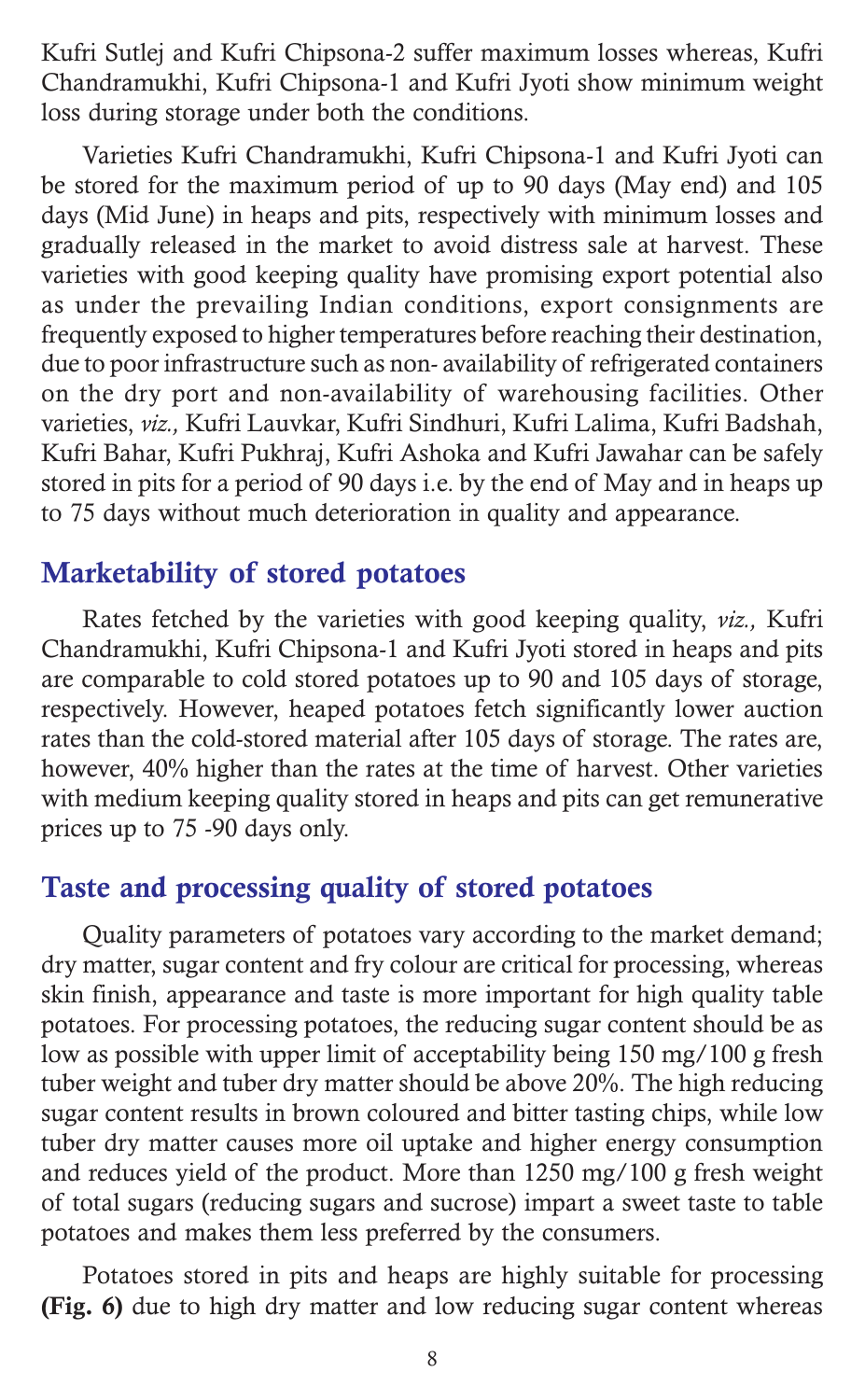

Fig. 6. Chip colour of potatoes stored in (A) heap, (B) pit and (C) cold storage for 90 days

content of reducing sugars in cold stored tubers is generally very high and chips made from all the Indian varieties are of dark colour, bitter in taste and highly unacceptable (Table 5). Most of the varieties (Table 6) grown in north-western plains generally produce unacceptable chips (5.5-9.0 chip colour score) before storage due to high reducing sugar content as a result of prevailing low (<10°C) temperatures at harvest. However, reducing sugars in potatoes decrease during storage in heaps and pits, chip colour improves and potatoes become suitable for processing after 90 days of storage.

Processing quality of varieties differ significantly, with Kufri Chipsona-1 producing highly acceptable chips up to 105 days of storage in heaps and pits. Chips made of potatoes stored in pit are far superior in colour, taste and texture up to 105 days of storage (Table 6) except in Kufri Badshah and Kufri Sutlej, while acceptable chips can be made from potatoes stored in heaps up to 75-90 days only. A major problem of potato chip industry is the non-availability and continuous supply of potatoes with low reducing sugars and acceptable chip colour. Storage of potatoes in heaps and pits is a suitable alternative for providing potatoes with acceptable processing quality for 3-4 months after harvest, which will help not only in stabilizing potato prices, but also in accruing higher returns to the farmers.

| Parameter                                              | <b>Before</b> | After storage (90 days) |        |              |  |  |
|--------------------------------------------------------|---------------|-------------------------|--------|--------------|--|--|
|                                                        | storage       | Pit                     | Heap   | Cold storage |  |  |
| Reducing sugar<br>$(mg / 100 g$ fr. wt.) range         | 127-400       | 66-217                  | 67-189 | 1293-2397    |  |  |
| Reducing sugar<br>$(mg/100 g$ fr. wt.) mean            | 310           | 130                     | 118    | 2018         |  |  |
| Chip colour score<br>(1-10 scale of increasing colour) | 5.5           | 3.0                     | 3.5    | 10.0         |  |  |

Table 5. Processing quality of potatoes under non-refrigerated storage in comparison to cold storage (mean of 7 varieties)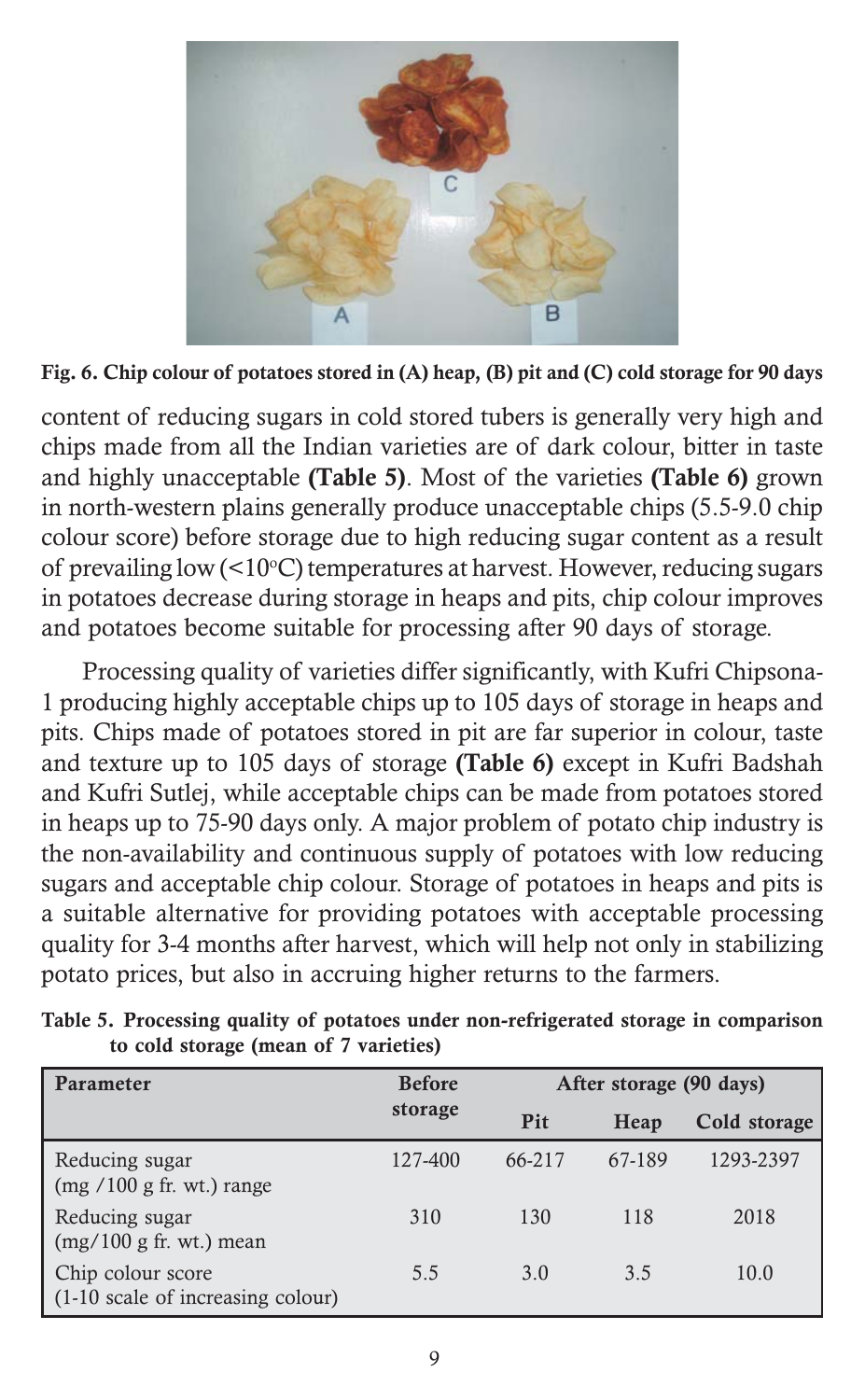Table 6. Processing quality of potato varieties stored in heaps and pits Table 6. Processing quality of potato varieties stored in heaps and pits

| Variety            |                            | Before storage  |                      |                            |                |                    | After storage        |                |                    |
|--------------------|----------------------------|-----------------|----------------------|----------------------------|----------------|--------------------|----------------------|----------------|--------------------|
|                    |                            |                 |                      |                            | Heap (90 days) |                    |                      | Pit (105 days) |                    |
|                    | matter $(^{0}_{0})$<br>Dry | *Chip<br>colour | **Reducing<br>sugars | matter $(^{0}_{0})$<br>Dry | colour<br>Chip | Reducing<br>sugars | matter $(\%)$<br>Dry | colour<br>Chip | Reducing<br>sugars |
| Kufri Chipsona-1   | 21.7                       | 2.0             | 4                    | 22.9                       | 3.0            | 62                 | 22.6                 | 3.0            | 68                 |
| Kufri Jyoti        | 16.8                       | 6.5             | 301                  | 18.6                       | 4.5            | 113                | 17.2                 | 4.5            | 142                |
| Kufri Lauvkar      | 19.2                       | 5.5             | 127                  | 20.6                       | 4.5            | 67                 | 20.0                 | 4.0            | 66                 |
| Kufri Chandramukhi | 18.4                       | 6.5             | 234                  | 21.4                       | 5.0            | 189                | 20.7                 | 5.0            | 108                |
| Kufri Jawahar      | 18.7                       | 6.5             | 250                  | 20.7                       | 5.0            | 109                | 20.2                 | 5.0            | 142                |
| Kufri Ashoka       | 16.4                       | 8.0             | 352                  | 21.8                       | 6.0            | 140                | 16.5                 | 4.0            | 113                |
| Kufri Badshah      | 17.3                       | 8.0             | 397                  | 19.2                       | 0.9            | 143                | 17.4                 | 6.0            | 213                |
| Kufri Sutlej       | 17.9                       | 9.0             | 432                  | 19.9                       | 5.0            | 73                 | 19.7                 | 6.0            | 165                |
| Kufri Pukhraj      | 15.1                       | 8.0             | 372                  | 18.3                       | 5.5            | 109                | 15.8                 | 4.5            | $\infty$           |
| Kufri Chipsona-2   | 22.3                       | 2.0             | 65                   | 24.8                       | 3.0            | $\overline{71}$    | 23.5                 | 2.5            | 75                 |
| Kufri Bahar        | 18.6                       | 6.5             | 250                  | 20.8                       | 3.9            | 151                | 20.1                 | 3.8            | 142                |
| Mean               | 18.4                       | 6.3             | 258                  | 20.8                       | 4.7            | 111                | 19.4                 | 4.4            | 132                |

 $*$  Scored on 1-10 scale of increasing colour, score up to 5 is acceptable  $**$  mg/100 g tuber fresh weight \*Scored on 1-10 scale of increasing colour, score up to 5 is acceptable \*\* mg/100 g tuber fresh weight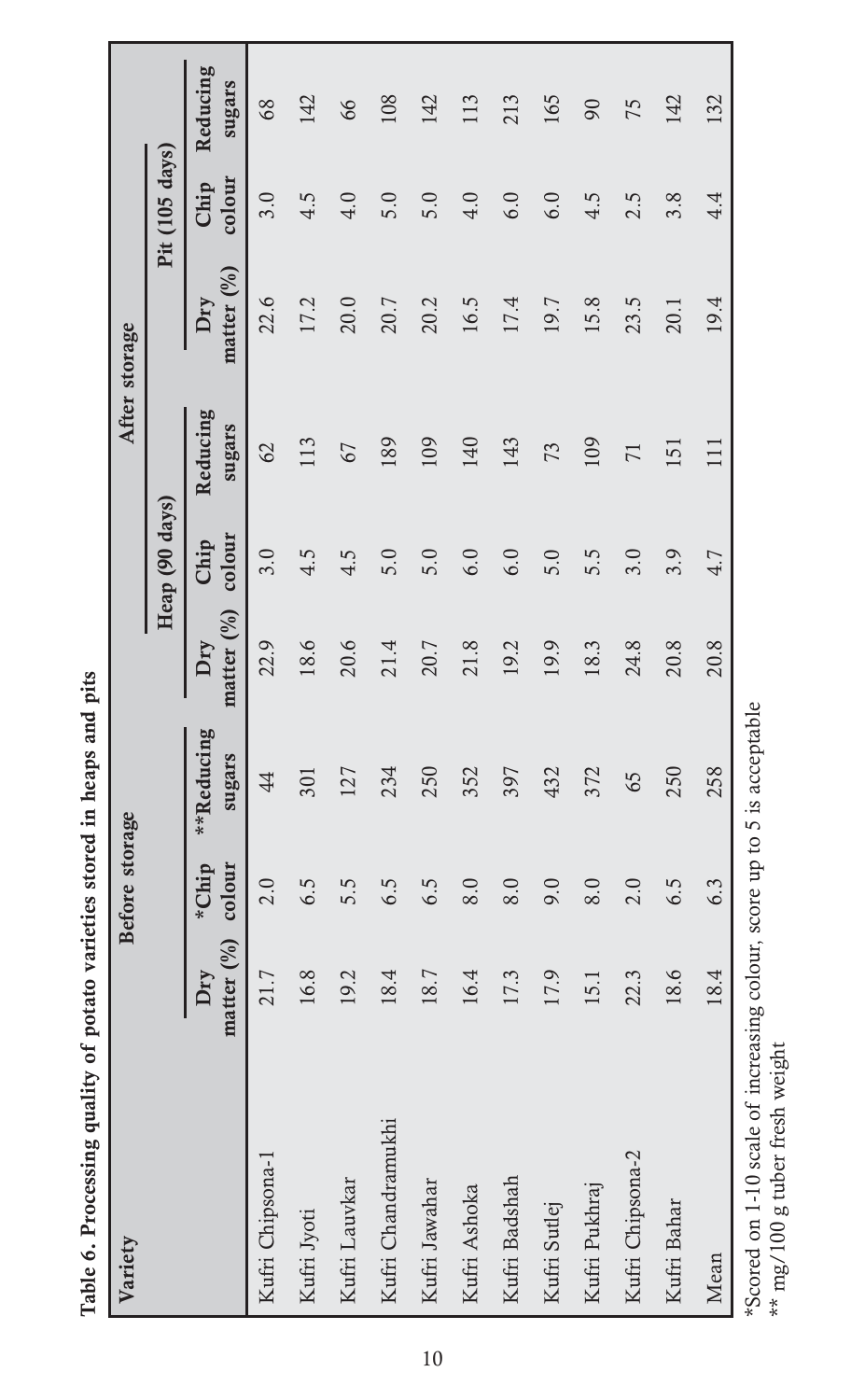Due to low total sugar contents, the potatoes stored in heaps and pits are not sweet in taste and are more preferred as table potatoes. Therefore, the prices fetched by these potatoes in markets as table potatoes are also more than the cold stored potatoes.

# Control of sprouting in stored potatoes

Though the storage losses are much reduced in modified heap and pit storage methods, the problem of sprouting in potatoes still remains which involves additional expenditure on labour for desprouting of tubers before sending them to the market. Studies conducted to overcome this problem has proved the effectiveness of CIPC under non-refrigerated storage also. Treatment with CIPC could extend the storage life of potatoes up to 14-16 weeks under heap and pit storage by reducing physiological weight loss, sprouting and sprout growth in tubers. Table potatoes can be treated with CIPC dust @ 25 mg a.i./tonne of tubers at the time of storage. For treating small quantity of potatoes, powder form of CIPC can be used but for large scale treatment, liquid formulation may be applied in the form of fog using a fogging machine without disturbing the stored potatoes. CIPC (chlorpropham) is being marketed in India by United Phosphorus Ltd., Mumbai with the trade name of 'Oorja'. This commercial product containing 50% a.i. is applied  $\omega$  50 ml /tonne of potatoes at a cost of Rs. 100/tonne of potatoes. However, the dose can vary depending upon the loss of fog during treatment due to leakage. CIPC fog is applied in heaps through a perforated plastic pipe placed at the base (Fig. 7) using a fogging machine (Fig. 8). The heaps are kept airtight with a plastic sheet during fogging and up to 48 hours after the treatment to avoid leakage of fog.

Even single application of CIPC fog in heaps, 20-30 days after storage i.e. on the onset of sprouting can significantly reduce sprout growth and total losses in potatoes up to 90 days of storage (Table 7, Fig. 9). Kufri Chandramukhi and Kufri Chipsona-1 showed the best results with minimum total losses and rottage in tubers.



Fig. 7. Placement of pipe for CIPC fog application in heap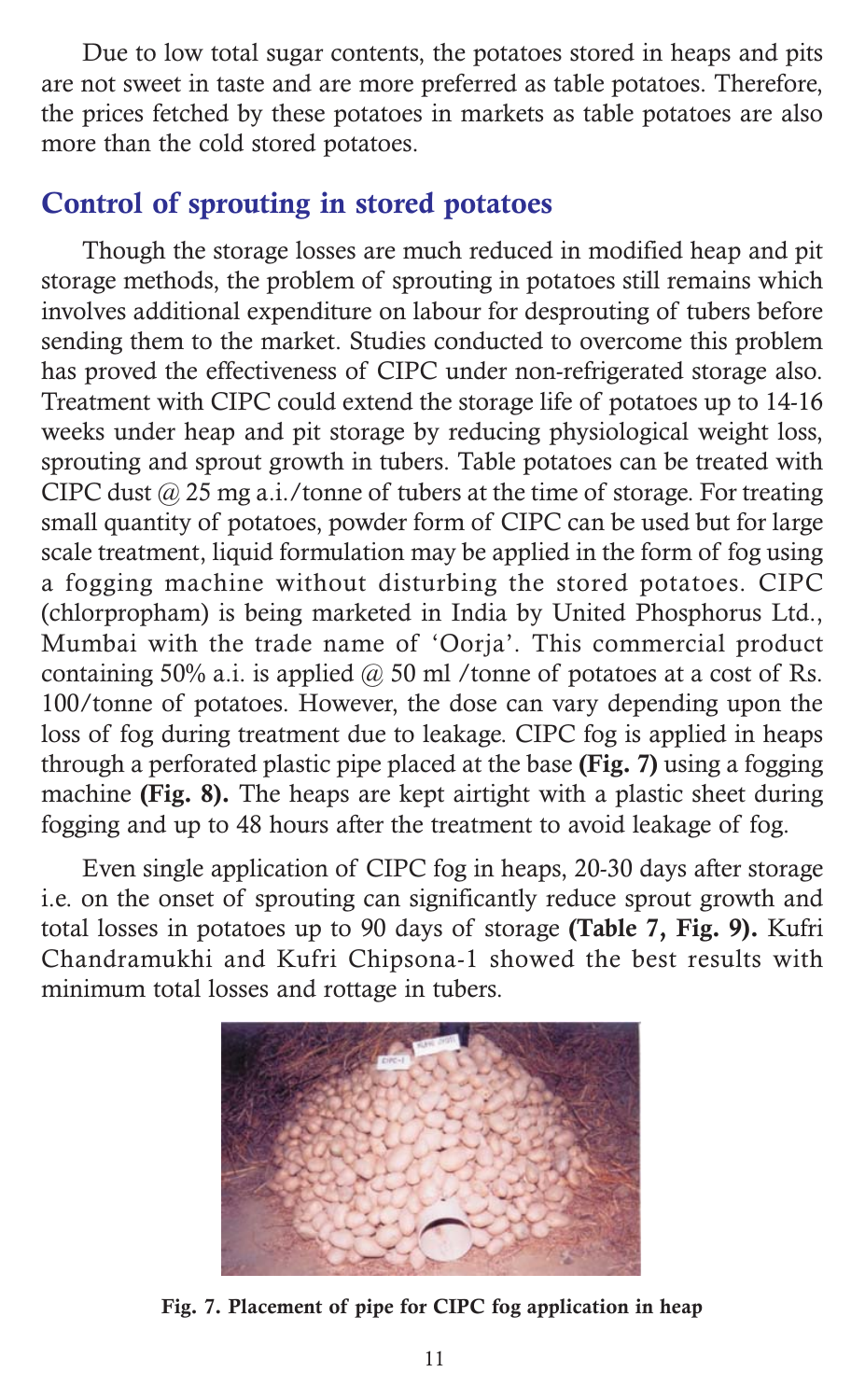

Fig. 8. A fogging machine (Dyna fog, USA) used for CIPC application

| Table 7. Reduction in storage losses in potatoes with CIPC fog after 90 days of storage |  |  |
|-----------------------------------------------------------------------------------------|--|--|
| in heaps                                                                                |  |  |

| <b>Variety</b>     | Treatment   | Weight<br>loss (%) | Loss due to<br>sprouting $(\% )$ | Rottage<br>(%) | <b>Total</b><br>loss (%) |
|--------------------|-------------|--------------------|----------------------------------|----------------|--------------------------|
| Kufri Chandramukhi | <b>CIPC</b> | 7.50               | 0.18                             | 0.24           | 7.92                     |
|                    | Control     | 8.94               | 0.88                             | 0.38           | 10.20                    |
| Kufri Jyoti        | <b>CIPC</b> | 8.34               | 0.08                             | 0.54           | 8.96                     |
|                    | Control     | 11.30              | 0.55                             | 0.35           | 12.20                    |
| Kufri Lauvkar      | <b>CIPC</b> | 8.84               | 0.32                             | 0.67           | 9.83                     |
|                    | Control     | 11.47              | 1.65                             | 0.08           | 13.20                    |
| Kufri Chipsona-1   | <b>CIPC</b> | 7.78               | 0.26                             | 0.03           | 8.07                     |
|                    | Control     | 10.20              | 1.03                             | 0.27           | 11.50                    |



Fig. 9. Sprout suppression in two potato cultivars with single (CIPC-1) and double (CIPC-II) application of CIPC fog in comparison to control (untreated) after 90 days of storage in heaps

The sprout suppressant can be applied even as spray and single spray application of CIPC is more effective than the fog application under heap storage. 'Oorja' can be conveniently applied as spray  $\omega$  40-50 ml/tonne of potatoes at the time of laying of heaps using a good quality spray pump or rotary disc sprayer and there is no need to keep the heaps airtight following the spray treatment. Spray application of CIPC in heaps is effective in several potato varieties including Kufri Jawahar (Fig. 10), a variety predominantly stored in heaps in Hoshiarpur district of Punjab where the farmers face the problem of excessive sprouting in potatoes. With this treatment they can save on additional labour cost for desprouting before sending the potatoes to the market.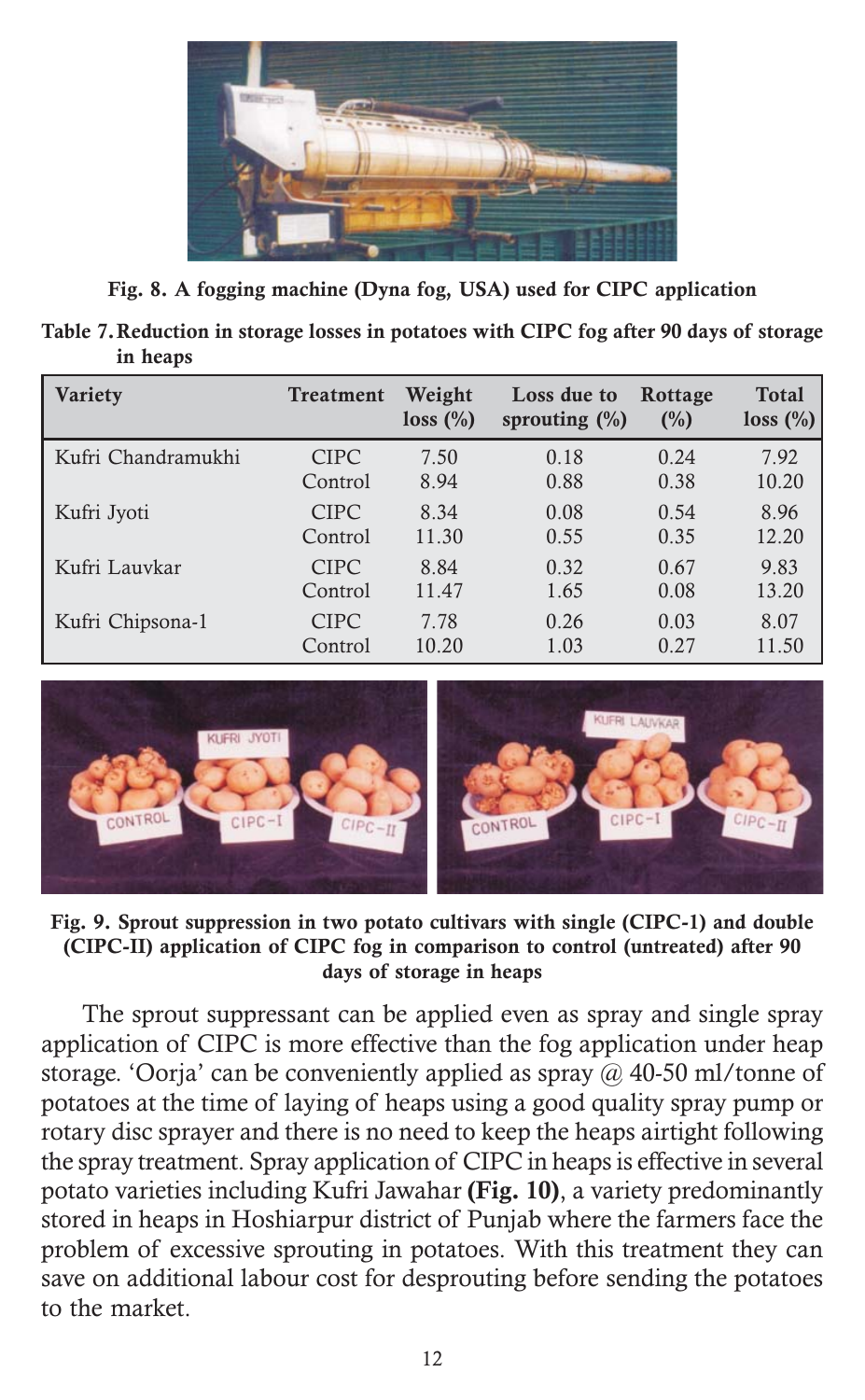

 Fig. 10. Sprout suppression in potatoes with CIPC spray (left) after 90 days of storage in heap as compared to control (right) (cv. Kufri Jawahar)

The efficiency of CIPC spray treatment is more pronounced under pit storage where complete sprout inhibition can be achieved up to 90 days of storage (Table 8). Total losses in treated potatoes are significantly reduced under pit storage (2.9-5.3%) as compared to heaps (6.1-10.6%). There is no need to desprout the tubers before sending them to the market in case of spray application and the labour used for fog application is also reduced. The treated potatoes appear very firm (Fig. 10, 11) and fetch market rates better than the control (untreated) potatoes stored under respective conditions.

Application of CIPC does not affect the processing quality of tubers and chips made from treated tubers stored in heaps and pits are of acceptable light yellow colour and superior in taste as compared to freshly harvested tubers (Table 9, 10). Processing quality of CIPC treated potatoes is acceptable up to 90 days of storage in heaps in several potato varieties including Kufri Bahar, a variety grown in more than 50% of area in western



Fig. 11. Sprout suppression in 4 potato cultivars with CIPC spray after 105 days of storage in pit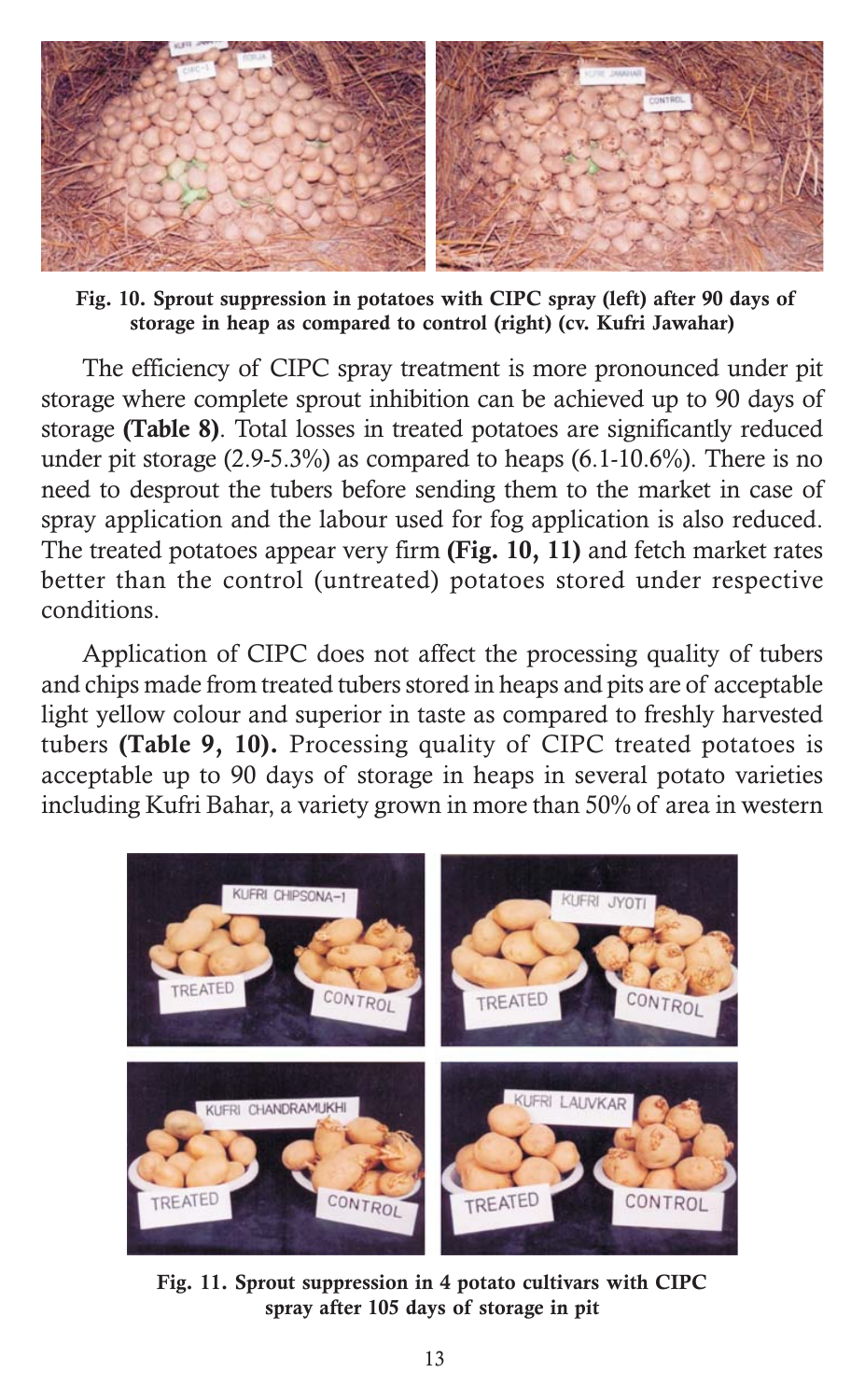|                    | 1               |                 | ,    | $\frac{1}{2}$<br>,<br>$\ddot{\phantom{0}}$ |         |         | J   |                         |      |
|--------------------|-----------------|-----------------|------|--------------------------------------------|---------|---------|-----|-------------------------|------|
| Cultivar           | <b>Treatmen</b> | Weight loss (%) |      | Loss due to sprouting (                    |         | Rottage |     | $Total loss (^{0}_{0})$ |      |
|                    | Storage methor  | Heap            | Pit  | Heap                                       | Pit     | Heap    | Pit | Heap                    | Pit  |
| Kufri Chandramukhi | CIPC            | 5.73            | 2.92 | 0.17                                       |         | 0.21    |     |                         | 2.92 |
|                    | Control         | 8.00            | 4.87 | 1.04                                       | 2.07    | 0.18    |     | 9.22                    | 6.94 |
| Kufri Jyoti        | CIPC            | 5.87            | 4.55 | 0.01                                       | $\circ$ | 4.70    |     | 10.58                   | 4.55 |
|                    | Control         | 11.54           | 4.88 | 0.59                                       | 2.12    | 0.71    |     | 12.84                   | 7.00 |
| Kufri Lauvkar      | CIPC            | 9.75            | 5.33 | 0.02                                       | $\circ$ | 0.79    |     | 10.56                   | 5.33 |
|                    | Control         | 12.35           | 6.11 | 0.52                                       | 2.85    | 0.88    |     | 13.75                   | 8.96 |
| Kufri Chipsona-1   | CIPC            | 8.09            | 3.89 |                                            |         |         |     | 8.09                    | 3.89 |
|                    | Control         | 9.78            | 4.94 | 0.79                                       | 1.95    | 0.87    |     | 11.44                   | 6.89 |

Table 8. Reduction in storage losses in potatoes with CIPC (Oorja) spray application after 90 days of storage in heaps and pits Table 8. Reduction in storage losses in potatoes with CIPC (Oorja) spray application after 90 days of storage in heaps and pits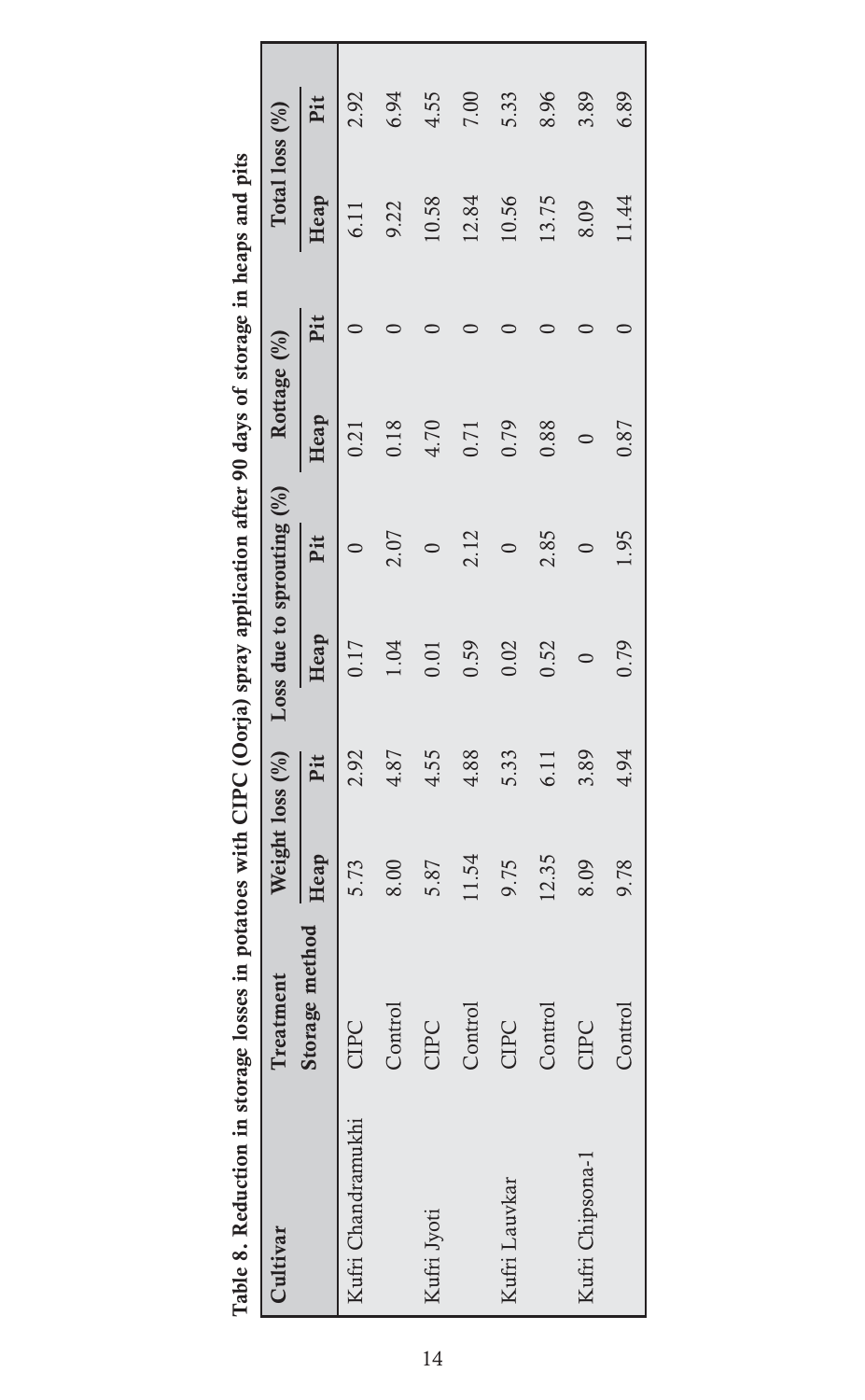| <b>Variety</b>   | <b>Treatment</b> | Reducing sugar<br>(mg/100g<br>fr. wt.) | <b>Sucrose</b><br>(mg/100g<br>fr. wt.) | Chip colour score<br>$(1-10)$ scale of<br>increasing colour) |
|------------------|------------------|----------------------------------------|----------------------------------------|--------------------------------------------------------------|
| Kufri            | $*$ BS           | 126                                    | 220                                    | 6.0                                                          |
| Chandramukhi     | <b>CIPC</b>      | 50                                     | 576                                    | 5.0                                                          |
|                  | Control          | 198                                    | 531                                    | 5.0                                                          |
| Kufri Jyoti      | *BS              | 152                                    | 176                                    | 5.5                                                          |
|                  | <b>CIPC</b>      | 86                                     | 671                                    | 5.0                                                          |
|                  | Control          | 82                                     | 665                                    | 4.5                                                          |
| Kufri Lauvkar    | $*$ BS           | 159                                    | 408                                    | 5.0                                                          |
|                  | <b>CIPC</b>      | 72                                     | 326                                    | 5.0                                                          |
|                  | Control          | 143                                    | 1311                                   | 4.0                                                          |
| Kufri Chipsona-1 | *BS              | 44                                     | 231                                    | 3.0                                                          |
|                  | <b>CIPC</b>      | 26                                     | 540                                    | 2.0                                                          |
|                  | Control          | 62                                     | 381                                    | 2.0                                                          |

Table 9.Effect of CIPC fog on processing quality of potatoes after 90 days of storage in heaps

\* Before storage

Table 10. Effect of CIPC spray on processing quality of potatoes after 90 days of storage in heaps and pits

| Cultivar         | <b>Treatment Reducing sugar</b> | (mg/100g)<br>fr. wt.) |     | <b>Sucrose</b><br>(mg/100g)<br>fr. wt.) |     | Chip colour score<br>$(1-10)$ scale of<br>increasing colour) |     |
|------------------|---------------------------------|-----------------------|-----|-----------------------------------------|-----|--------------------------------------------------------------|-----|
| Storage method   |                                 | Heap                  | Pit | Heap                                    | Pit | Heap                                                         | Pit |
| Kufri            | *BS                             | 126                   | 126 | 220                                     | 220 | 6.0                                                          | 6.0 |
| Chandramukhi     | <b>CIPC</b>                     | 135                   | 180 | 582                                     | 393 | 4.0                                                          | 4.0 |
|                  | Control                         | 198                   | 173 | 531                                     | 425 | 3.5                                                          | 4.5 |
| Kufri Jyoti      | BS                              | 152                   | 152 | 176                                     | 176 | 5.0                                                          | 5.5 |
|                  | <b>CIPC</b>                     | 178                   | 119 | 904                                     | 605 | 4.0                                                          | 5.0 |
|                  | Control                         | 82                    | 111 | 665                                     | 584 | 4.0                                                          | 4.0 |
| Kufri Lauvkar    | BS                              | 159                   | 159 | 408                                     | 408 | 5.0                                                          | 5.0 |
|                  | <b>CIPC</b>                     | 95                    | 127 | 841                                     | 610 | 4.0                                                          | 4.0 |
|                  | Control                         | 143                   | 36  | 1311                                    | 291 | 5.0                                                          | 4.5 |
| Kufri Chipsona-1 | <b>BS</b>                       | 44                    | 44  | 231                                     | 231 | 3.0                                                          | 3.0 |
|                  | <b>CIPC</b>                     | 42                    | 35  | 399                                     | 321 | 2.0                                                          | 2.5 |
|                  | Control                         | 62                    | 69  | 382                                     | 372 | 2.0                                                          | 2.0 |

\* Before storage

Uttar Pradesh. This variety is considered unsuitable for processing as it produces dark coloured chips at  $10-12$ °C, the temperature at which the potatoes for processing are commercially stored with the use of CIPC (Fig. 12)

#### CIPC residues in stored potatoes

Residue level of chemicals in treated foods has been a matter of health concern. Therefore, it is important that the residue level of CIPC in tubers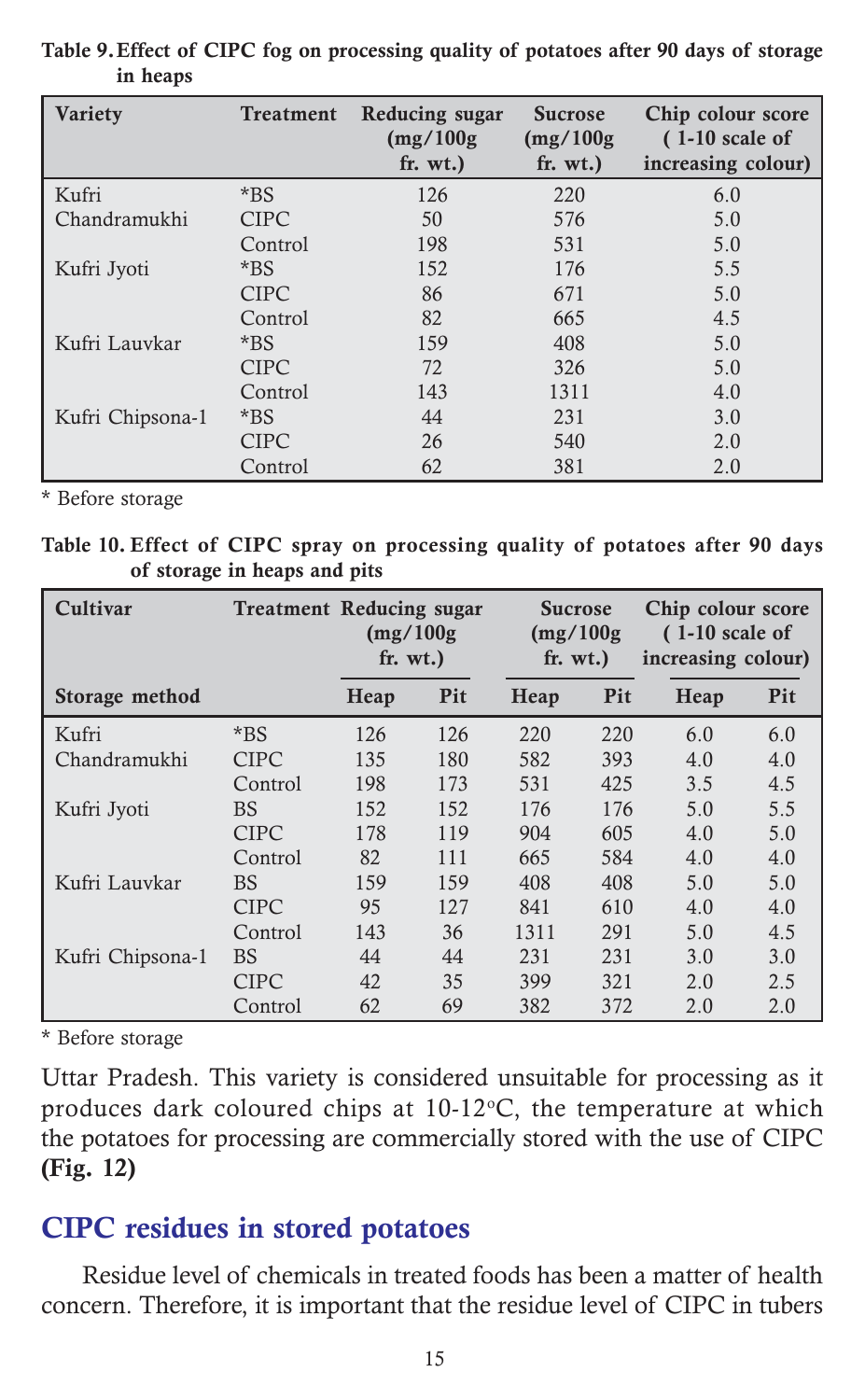

Fig. 12. Chip colour of potatoes after CIPC fog treatment in heap as compared to 10-12°C (cv. Kufri Bahar)

remains within the permissible limit. The maximum residue level of CIPC in potato tubers permissible for human consumption is 30 mg/kg of tubers. CIPC residues in treated potatoes stored in heaps and pits were analysed periodically during storage. Residues in peels and flesh of treated tubers ranging between 1.19-3.38 and 0.17-0.31 mg/kg of tuber weight respectively, after storage were far below the permissible levels. Besides, the higher amount of residues observed in peels are normally removed during peeling prior to cooking/processing and thus the CIPC treated tubers are safe for human consumption.

# Economics of storage in heaps and pits

Normal cold storage rent varies from Rs. 90-100/q of potatoes in addition to the expenditure incurred by farmers on transportation. Whereas, on farm storage is much cheaper. For 20 tonne of potatoes, heap storage costs not more than Rs. 5000 (Rs. 25/q) and for storage in pucca pit the cost is around Rs.55,000 (Rs 50,000 as cost of construction + Rs. 5000 as storage cost). The average life span of a pucca pit is about 50 years and the pits once dug can be used for many years thereby reducing the net storage costs to about Rs. 30/q.

# Problems and remedial measures

- Potatoes stored in heaps and pits for more than 90 days sometimes become shriveled and do not fetch good price. Information on storability of varieties is essential for successful storage of potatoes under nonrefrigerated conditions. Varieties with medium/average keeping quality should be sent for auction earlier than the good keepers to get remunerative prices.
- When there are untimely rains, potatoes stored in open heaps and pits suffer heavy losses due to rottage. All possible efforts should be made to protect heaps and pits from rain water either by erecting a thatched roof or by covering with tarpaulin sheets in case of rains.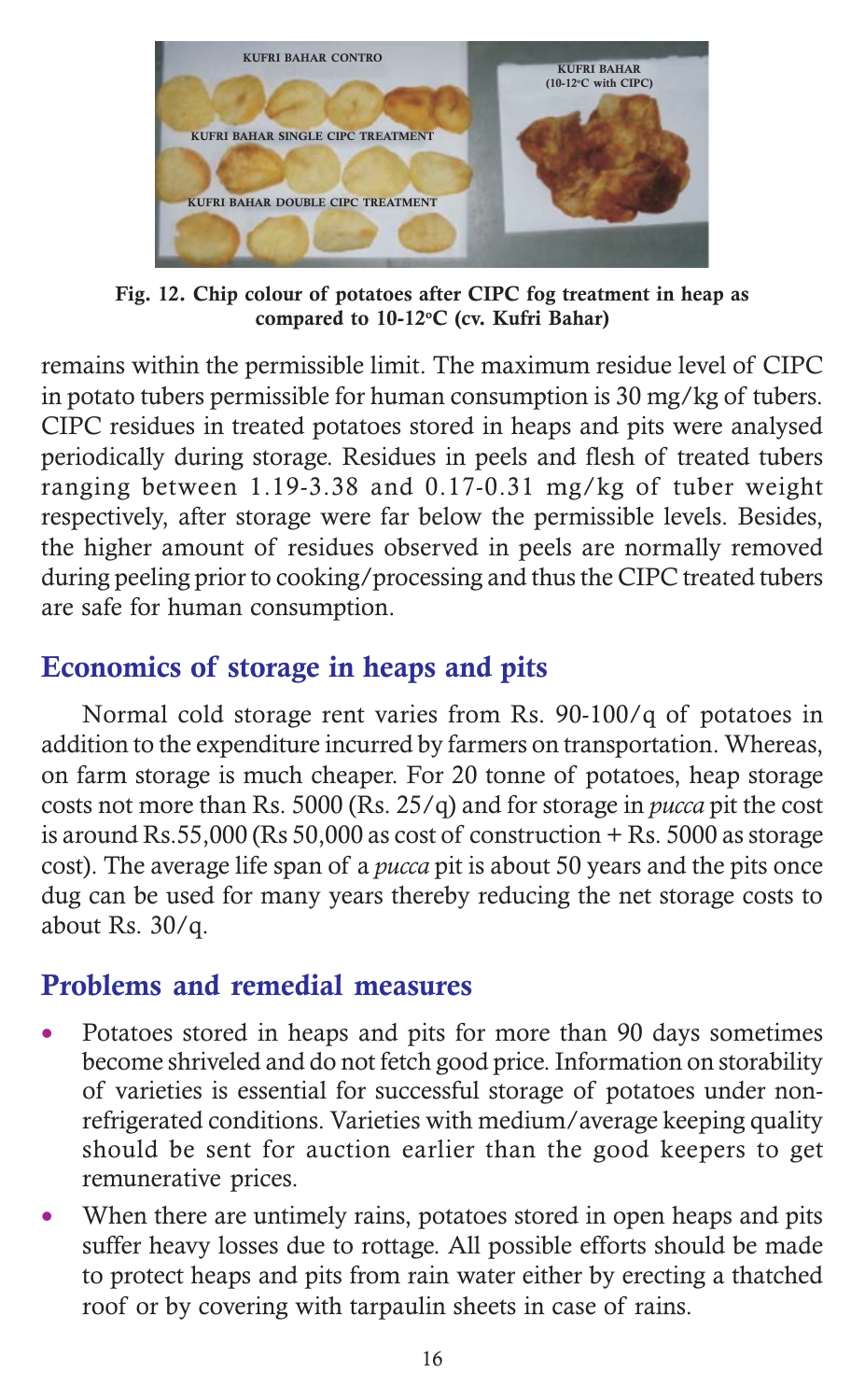- Sprouting of potatoes under non-refrigerated storage is the main problem faced by the farmers. Treatment with CIPC can significantly inhibit sprout growth in stored potatoes. It also helps in prolonging the storage life of potatoes by reducing total storage losses in tubers.
- Due to significantly lower maximum temperatures  $(27°C)$  inside the pits as compared to the ambient (>40 $\textdegree$ C) during May-June, the snakes often enter the pits. This becomes hazardous while unloading of pits. A net cover to the pits should be used after the loading of potatoes in the pits is complete, to avoid this kind of problem.

# Recommendations for traditional storage systems

- Irrigation should be stopped two weeks before dehaulming and the crop should be harvested after 20-25 days to facilitate proper skin setting of the tuber.
- Only mature tubers should be stored because immature tubers have poor keeping quality due to lower dry matter content and a weak skin.
- As far as possible, the potatoes should be harvested in dry weather. If harvested under wet soil conditions, potatoes must be dried before storage because even little moisture on the surface of tubers could lead to infection and rotting during storage.
- Inspite of best efforts, cutting and bruising while harvesting cannot be completely eliminated and therefore, curing is essential to heal the wounds. Potatoes should be temporarily kept in heaps covered with rice straw for 10-15 days after harvest for creating the microclimate necessary for wound healing and skin curing.
- Since non-refrigerated storage conditions are congenial for growth of microorganisms, bruised, cut and diseased tubers should be carefully removed before loading the potatoes into heaps and pits.
- Storage in heaps and pits should be completed by the end of February so that the lower temperatures prevailing during this period can be taken advantage of. The farmers should plan their planting and harvesting schedules accordingly. Stored potatoes should be sent to the market before the temperatures inside the heaps and pits reaches  $30^{\circ}$ C.
- Heaps and pits should be protected from un-seasonal rains either by erecting a thatched roof or covering with a water proof sheet. If the rain water enters the heaps and pits, the entire quantity of potatoes may be lost due to rottage.
- Because the pit is a closed system with little air circulation, entry of water creates anaerobic conditions at the bottom and humidity level becomes very high. These conditions favour the spread of Erwinia bacteria causing soft rot. Lowering of perforated plastic pipes in the